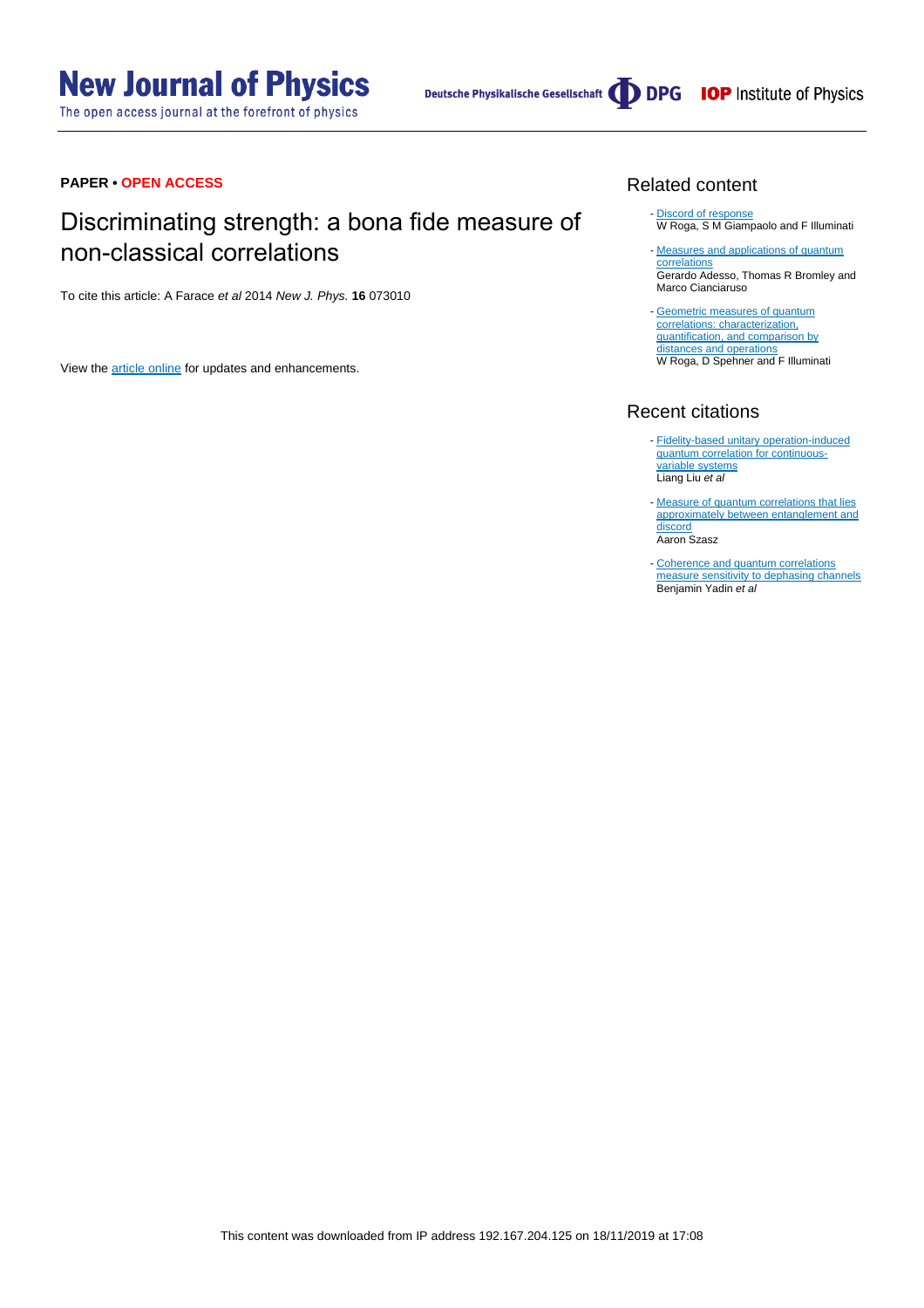# **New Journal of Physics**

The open access journal at the forefront of physics

Deutsche Physikalische Gesellschaft **DDPG** | **IOP** Institute of Physics

# Discriminating strength: a bona fide measure of nonclassical correlations

# A Farace $^1$ , A De Pasquale $^1$ , L Rigovacca $^2$  and V Giovannetti $^1$

<sup>1</sup> NEST, Scuola Normale Superiore and Istituto Nanoscienze-CNR, I-56126 Pisa, Italy <sup>2</sup> Scuola Normale Superiore, I-56126 Pisa, Italy

Received 12 February 2014, revised 8 May 2014 Accepted for publication 9 May 2014 Published 4 July 2014 New Journal of Physics 16 (2014) 073010

[doi:10.1088/1367-2630/16/7/073010](http://dx.doi.org/10.1088/1367-2630/16/7/073010)

# Abstract

A new measure of non-classical correlations is introduced and characterized. It tests the ability of using a state  $\rho$  of a composite system AB as a probe for a quantum illumination task (e.g. see Lloyd 2008 Science 321 [1463\)](http://dx.doi.org/10.1126/science.1160627), in which one is asked to remotely discriminate between the two following scenarios: (i) either nothing happens to the probe, or (ii) the subsystem  $A$  is transformed via a local unitary  $R_A$  whose properties are partially unspecified when producing  $\rho$ . This new measure can be seen as the discrete version of the recently introduced interferometric power measure (Girolami et al 2013 e-print arXiv[:1309.1472](http://arXiv.org/abs/1309.1472)) and, at least for the case in which A is a qubit, it is shown to coincide (up to an irrelevant scaling factor) with the local quantum uncertainty measure of Girolami, Tufarelli and Adesso (2013 Phys. Rev. Lett. 110 [240402\)](http://dx.doi.org/10.1103/PhysRevLett.110.240402). Analytical expressions are derived which allow us to formally prove that, within the set of separable configurations, the maximum value of our non-classicality measure is achieved over the set of quantum-classical states (i.e. states  $\rho$  which admit a statistical unravelling where each element of the associated ensemble is distinguishable via local measures on B).

Keywords: quantum correlations, state discrimination, quantum metrology, quantum discord, quantum information

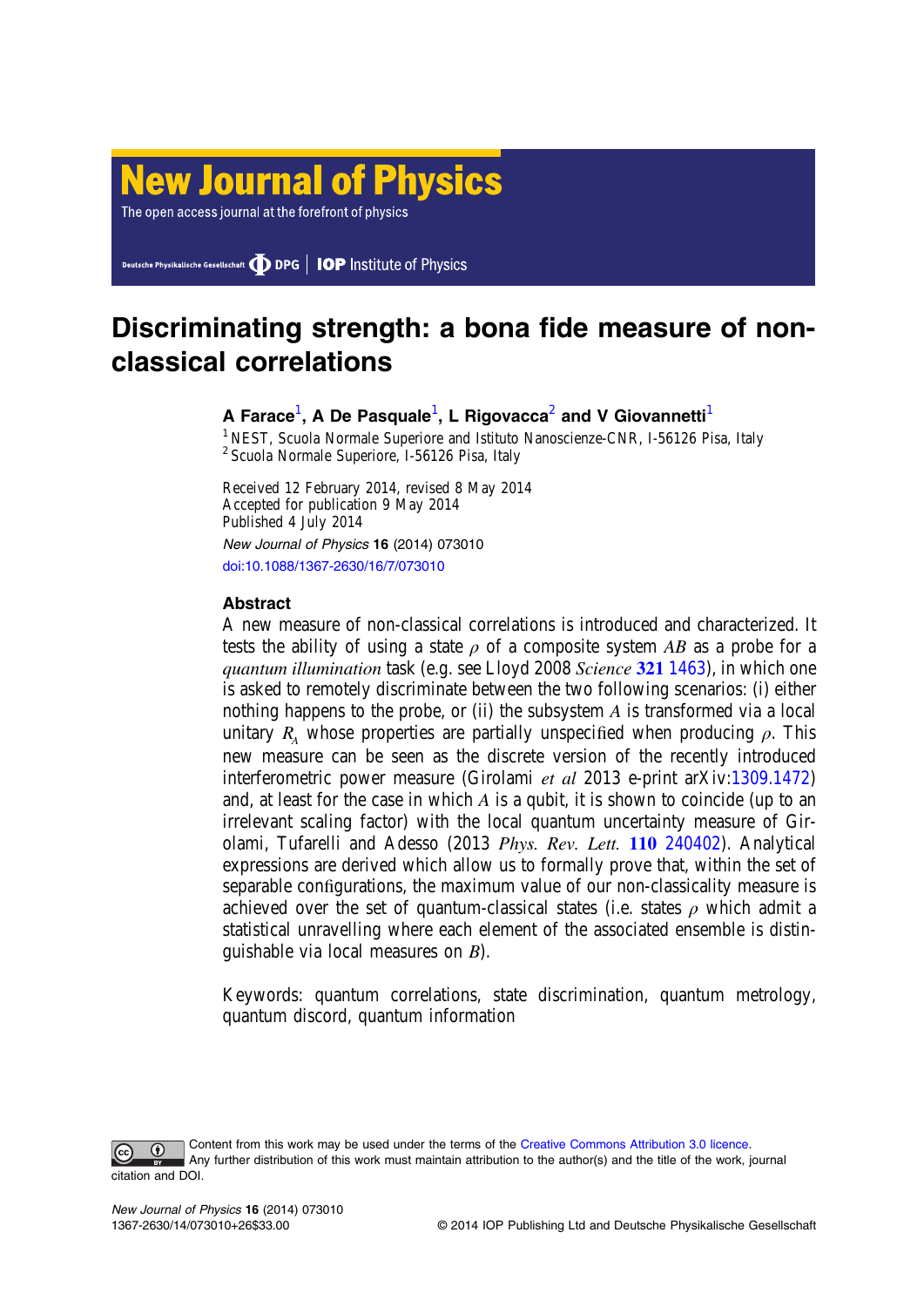#### 1. Introduction

In recent years strong evidence has been collected in support of the fact that composite quantum systems can exhibit correlations which, while not being accountable for by a purely classical statistical theory, still go beyond the notion of quantum entanglement [[1\]](#page-25-0). In the seminal papers by Henderson and Vedral [[2\]](#page-25-0), and Ollivier and Zurek [\[3](#page-25-0)], this new form of non-classicality was gauged in terms of a difference of two entropic quantities—specifically the quantum mutual information [\[4](#page-25-0)] (which accounts for *all* correlations in a bipartite system), and the Shannon mutual information [[5\]](#page-25-0) extractable by performing a generic local measurement on one of the subsystems. The resulting functional, known as *quantum discord*  $[2]$  $[2]$ , enlightens the impossibility of recovering the information contained in a composite quantum system by performing local detections only. It turns out that this intriguing feature of quantum mechanics is not directly related to entanglement [[6\]](#page-25-0). Indeed, even though all entangled states are bound to exhibit a non-zero value of quantum discord, examples of separable (i.e. non-entangled) configurations can be easily found which share the same property—zero value of discord identifies only a tiny (zero-measure) subset of all separable configurations [\[7](#page-25-0)]. In spite of the enormous effort spent in characterizing this emerging new aspect of quantum mechanics, a question which is still open is whether and to what extent the new form of quantum correlations identified by quantum discord can be considerd as a *resource* and exploited to give some kind of advantage over purely classical means. Due to the variety of contexts where quantum theory has proved to be a useful tool for developing new technological ideas (such as information theory, thermodynamics, computation and communication), this has given rise to a number of alternative definitions and quantifiers of discord-like correlations, see e.g. [\[1](#page-25-0)] and references therein. This proliferation stems also from the difficulty of identifying a measure which is at the same time well defined, easily computable (even for the case of a two-qubit system), and has a clear operative meaning. As a paradigmatic example, let us recall the geometric discord [\[8](#page-25-0)] which can be effortlessly computed at the price of increasing under local operations [[9\]](#page-25-0). Some geometric alternatives have been proposed in order to overcome this hindrance. For example one can take the Hilbert–Schmidt distance between the square root of density operators, rather than the density operators themselves [[10\]](#page-25-0), or use different distances such as the trace distance [[11\]](#page-25-0) and the Bures distance [\[12](#page-25-0)]. There are also several non-geometric approaches to quantum correlations, both on a fundamental and on an applied level. Among them, let us briefly recall the measurement-induced disturbance [[13\]](#page-25-0) and non-locality [[14\]](#page-25-0), which consider the perturbation induced by local von Neumann measurements on non-classically correlated states. On the other hand, the quantum deficit [\[15](#page-25-0)] investigates the role of quantum discord in work extraction from a heat bath, while the so-called quantum advantage [[16\]](#page-25-0) focuses on quantum discord as the resource allowing quantum communication to be more efficient than classical communication.

Dealing with this complex scenario, here we introduce a new measure of quantum correlations, the discriminating strength (DS), which turns out to be a valid tradeoff between computability and the fulfillment of the criteria that every good discord quantifier should satisfy [[17\]](#page-25-0). Most importantly, it also possesses a clear operative meaning, being directly connected with the quantum illumination procedures introduced in  $[18-21]$  $[18-21]$  $[18-21]$ . Being the counterpart of the recently introduced *interferometric power* (IP) for continuous variable estimation theory [\[22](#page-25-0)], the DS enlightens the benefit gained by quantum state discrimination protocols when general quantum correlations, not necessarily in the form of entanglement, are employed. Finally, we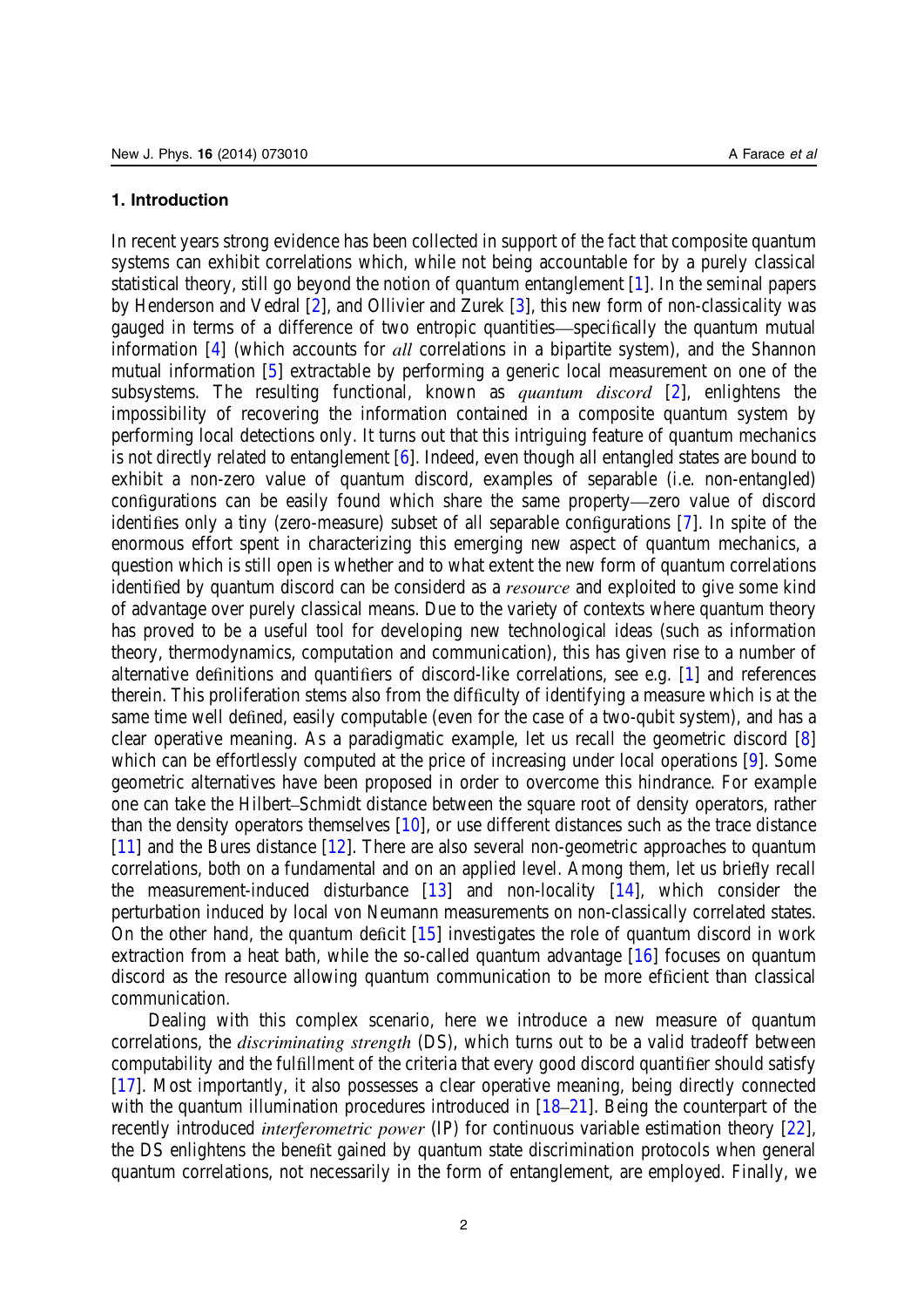<span id="page-3-0"></span>provide a formal connection between our new measure and the local quantum uncertainty (LQU) measure introduced in [\[23](#page-25-0)] whose operational meaning was not yet completely understood. Specifically we show that LQU is a special case of DS when the state is used as a probe to determine the application of a local unitary which is close to the identity. Furthermore, for qubit–qudit systems one can verify that LQU and DS always coincide up to a proportionality factor. The DS, together with the aforementioned IP and LQU, witness a recent burst of attention to the crucial role played by quantum correlations in the realm of quantum metrology.

The manuscript is organized as follows. In section 2 we introduce a paradigmatic state discrimination scheme and we quantify how well a generic state  $\rho$  can perform in the discrimination. In section [3](#page-6-0) we show that the same quantifier satisfies all the properties required for a bona fide measure of discord. Moreover we present the connection between our measure and the LQU measure and we provide some simple analytical formulas for some special cases (specifically pure states and qubit–qudits systems). In section [4](#page-12-0) we focus on the set of separable states and we determine the maximum value of the DS on this set in the qubit–qudits case. Conclusions are left to section [5](#page-20-0).

# 2. DS

In order to formally introduce our new measure of non-classicality it is useful to recall the quantum Chernov bound (QCB) [[24\]](#page-25-0). This is an inequality which characterizes the asymptotic scaling of the minimum error probability  $P_{\rm err,min}^{(n)}\left(\rho_{_0},\,\rho_{_1}\right)$  attainable when discriminating among *n*-copies of two density matrices  $\rho_0$  and  $\rho_1$  [\[24](#page-25-0)]. By optimizing with respect to all possible positive-operator valued measures (POVMs) aimed to distinguish between the two possible configurations, and assuming a 50% prior probability of getting  $\rho_0^{\otimes n}$  or  $\rho_1^{\otimes n}$ , one can write [\[25](#page-25-0)]

$$
P_{\text{err,min}}^{(n)} := \frac{1}{2} \left( 1 - || \rho_0^{\otimes n} - \rho_1^{\otimes n} ||_1 \right), \tag{1}
$$

the optimal detection strategy being the one which discriminates between the negative and nonnegative eigenspaces of the operator  $\rho_0^{\otimes n}-\rho_1^{\otimes n}.$  For large enough  $n,$  the dependance of the error probability on the number of copies can be approximated by an exponential decay

$$
P_{\text{err,min}}^{(n)}\left(\rho_0, \rho_1\right) \simeq e^{-n \xi\left(\rho_0, \rho_1\right)} =: Q\left(\rho_0, \rho_1\right)^n,\tag{2}
$$

characterized by the decay constant

$$
\xi\left(\rho_0, \rho_1\right) := -\lim_{n \to \infty} \frac{\ln P_{\text{err,min}}^{(n)}\left(\rho_0, \rho_1\right)}{n}.\tag{3}
$$

Accordingly, the larger is  $\mathcal{Q}\left(\rho_{0},\,\rho_{1}\right)$  the less distinguishable are the states  $\rho_{_{\!0}}$  and  $\rho_{_{\!1}}.$  The limit in (3) corresponds to the QCB bound [[24\]](#page-25-0) and reads

$$
e^{-\xi(\rho_0,\rho_1)} = Q\left(\rho_0, \rho_1\right) = \min_{0 \le s \le 1} \operatorname{Tr}\big[\rho_0^s \rho_1^{1-s}\big],\tag{4}
$$

which implies

$$
0 \le Q\left(\rho_0, \rho_1\right) \le \operatorname{Tr}\left[\rho_0^{1/2} \rho_1^{1/2}\right] \le 1. \tag{5}
$$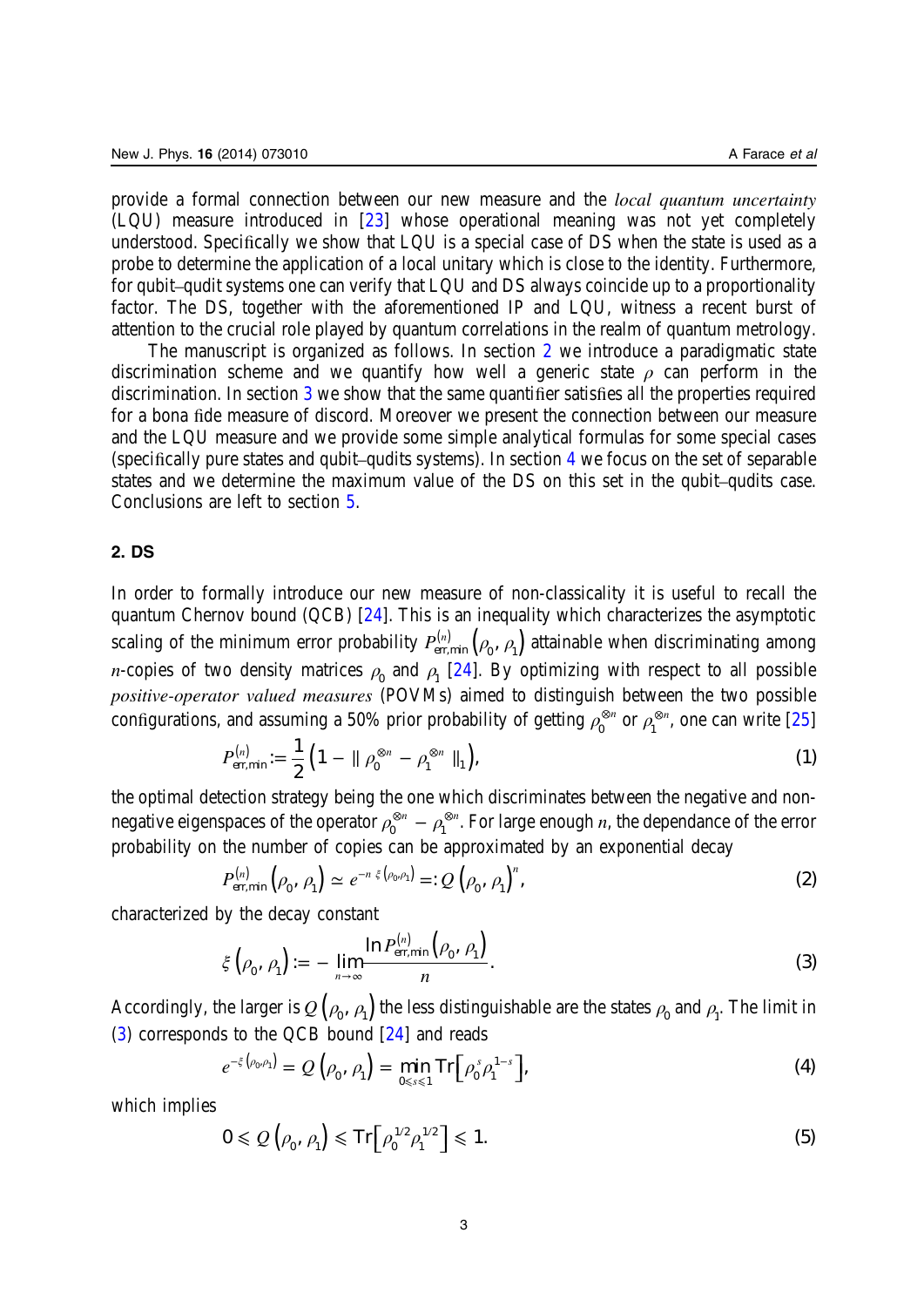<span id="page-4-0"></span>

Figure 1. Sketch of the discrimination problem discussed in the text. (1) A first party (say Alice) prepares *n* copies of a bipartite state  $\rho$  of a composite system AB and (2) sends the probing subsystems A to a second party (say Robert) while keeping the reference subsystems B on her laboratory. (3) Robert can now decide whether or not a certain unitary rotation  $R_A$ , which he has previously selected from a set  $S$  of allowed transformations, should be applied (locally) on each one of the probes A. (4) After this action the subsystems A are returned to Alice and the chosen  $R_{\lambda}$  is revealed to her. By exploiting this information and by performing the most general measure on her systems, she has now to determine which option (i.e. the application of  $R<sub>A</sub>$  or the non-application of *RA*) Robert has selected.

Furthermore if at least one of the two quantum states  $\rho_0$  or  $\rho_1$  is pure, then QCB reduces to the Uhlmann's fidelity [[26\]](#page-25-0), i.e.

$$
Q\left(\rho_0, \rho_1\right) = \mathcal{F}\left(\rho_0, \rho_1\right) := \left(\mathrm{Tr}\left[\sqrt{\sqrt{\rho_0} \ \rho_1 \ \sqrt{\rho_0}}\ \right]\right)^2. \tag{6}
$$

Let us now consider the following *quantum illumination* scenario [\[18](#page-25-0)–[21\]](#page-25-0). A first party (Alice) prepares *n* copies of a density matrix  $\rho$  of a bipartite system AB composed of a probing component A and a reference component B, while a second party (the non-cooperative target Robert) selects an undisclosed unitary transformation  $R<sub>A</sub>$  from a set  $S$  of allowed transformations. Next Alice sends her  $n$  subsystems  $A$  to Robert who is allowed to do one of the following actions: induce the same rotation  $R<sub>A</sub>$  on each of the *n* subsystems *A*, or leave them unmodified—see figure 1. Only after this step does Robert reveal the chosen rotation  $R<sub>A</sub>$  and send back the A subsystems. Alice is now requested to guess whether the rotation  $R<sub>A</sub>$  has been implemented or not, i.e. to *discriminate* between  $\rho_0^{\otimes n}=\rho^{\otimes n}$  (no rotation) and  $\rho_1^{\otimes n}=\left(R_A\rho R_A^{\dagger}\right)^{\otimes n}$ *n* 1 (rotation applied). For this purpose of course she is allowed to perform the most general POVM on the  $n$  copies of the transformed states. In particular, as in a conventional interferometric experiment, she might find it useful to exploit the correlations present among the probes A and their corresponding reference counterparts  $B$  (it is important to stress however that, due to the lack of prior info on  $R_A$ , Alice cannot perform any optimization with respect to the choice of her initial state  $\rho$ ). In this scenario we define the DS of the state  $\rho$  by quantifying Alice's worst possible performance through the quantity

$$
D_{A\rightarrow B}(\rho) := 1 - \max_{R_A \in S} Q(\rho, R_A \rho R_A^{\dagger}), \qquad (7)
$$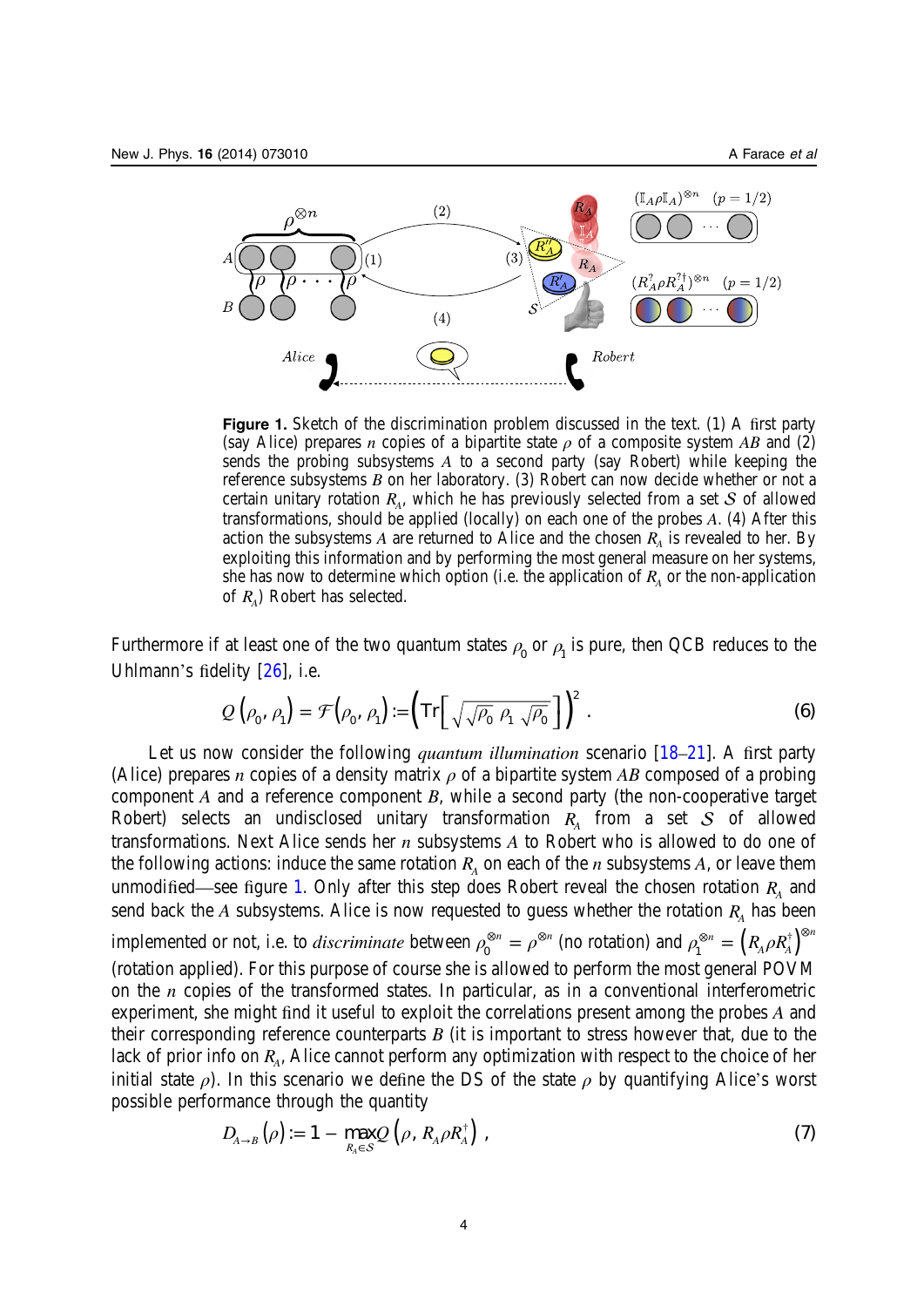<span id="page-5-0"></span>where the maximization is performed over the set  $S$  of allowed  $R_A$ , and where the symbol  $A \rightarrow B$  enlightens the different role played by the two subsystems in the problem—an asymmetry which is a common trait of the majority of non-classical correlations measures introduced so far [[1\]](#page-25-0).

From equations [\(4](#page-3-0)) and ([7\)](#page-4-0) it is clear that the higher is  $D_{A\to B}(\rho)$  the better Alice will be able to determine whether a generic element of  $S$  has been applied or not to A. It is a natural guess to expect that the capability shown by the input state  $\rho$  of recording the action of an arbitrary local rotation, should increase with the amount of correlations shared between the probe A (which has been affected by the rotation) and the reference  $B$  (which has not). This behavior would be analogous to that displayed by the IP measure discussed in [[22\]](#page-25-0), which quantifies the worst-case precision in determining the value of a continuous parameter. Clearly the choice of  $S$  plays a fundamental role in our construction: for instance allowing S to coincide with the group  $\mathbb{U}_A$  of all possible unitary transformations on A, including the identity, would give  $D_{A\to B}(\rho) = 0$  for all states  $\rho$ . To avoid these pathological results we find it convenient to identify S with the special family of  $R_A$  parametrized as  $R_A^A = \exp \int i H_A^A$ , where  $H_A^A$  is a Hamiltonian of assigned nondegenerate spectrum represented by the elements of the diagonal matrix

$$
\Lambda := \text{Diag}\left\{\lambda_1, \lambda_2, \dots, \lambda_{d_A}\right\},\tag{8}
$$

with  $\lambda_1 > \lambda_2 > ... > \lambda_{d_A}$  (*d<sub>A</sub>* being the dimension of the system A) and  $\lambda_1 - \lambda_{d_A} < 2\pi$  (a condition the latter of which can always be enforced by properly relabeling the entries of *Λ*). Accordingly we have

$$
H_A^{\Lambda} = U_A \Lambda U_A^{\dagger}, \tag{9}
$$

$$
R_A^A = U_A \exp \left[ i \Lambda \right] U_A^{\dagger}, \tag{10}
$$

where now  $U_A$  spans the whole set  $\mathbb{U}\left(d_A\right)$ . For each given choice of  $\Lambda$  (8) we thus define the quantity

$$
D_{A\to B}^A(\rho) := 1 - \max_{\{H_A^A\}} Q\left(\rho, e^{iH_A^A} \rho e^{-iH_A^A}\right), \qquad (11)
$$

the maximization being performed over the set  $\left\{H_{\!A}^{\scriptscriptstyle A}\right\}$  of the Hamiltonians of the form (9). This measure of discord can be interpreted as an extension to generic non-classical correlations of the entanglement of response, which quantifies the change induced on the state of a composite quantum system by local unitary transformations [\[27](#page-25-0)]. In this respect another measure of discord has been recently introduced, the *discord of response* (DR) [\[28](#page-25-0)]. The DR is defined in terms of a maximization, over the set of unitary operators endowed with fully non-degenerate spectrum in the roots of the unity, of the Bures distance between the considered state and its evolution under such unitary transformations. Similarly to the DS, the DR accounts for the degree of distinguishability between an assigned quantum state and its evolution under local unitary operators. However, in the case of the DS introduced in this paper, no further limitations, apart from the non-degeneracy, are imposed on the spectrum of the unitary operators.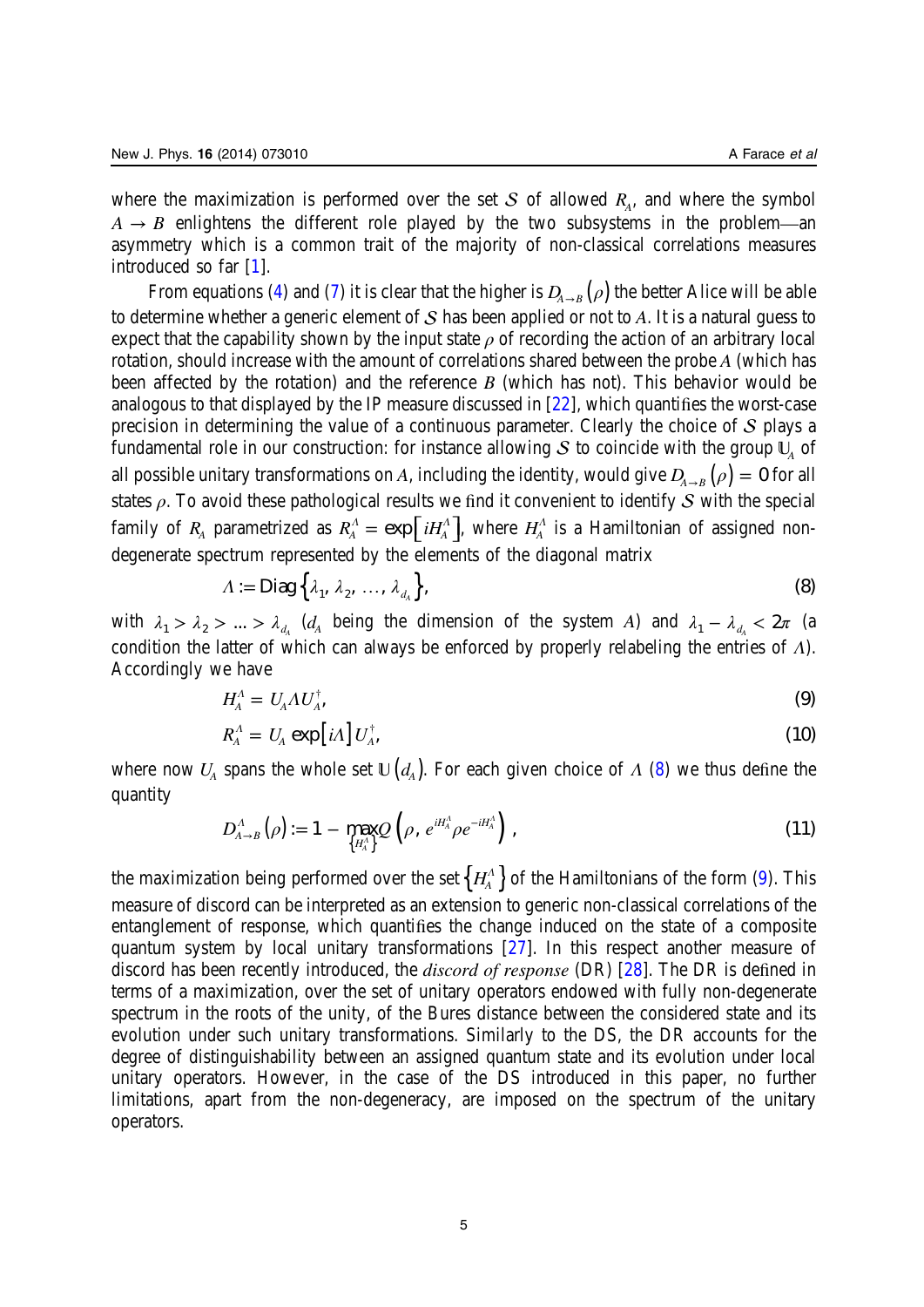<span id="page-6-0"></span>In the next section we will show that, for all given choices of the spectrum *Λ* the functional ([11\)](#page-5-0) fulfills all the requirements necessary for attesting it as a proper measure of non-classical correlations [\[1](#page-25-0)].

#### 3. Properties

In this section we show that the DS [\(11](#page-5-0)) is a *bona fide* measure of non-classicality. We also clarify the connection between our measure and the LQU measure introduced by Girolami et al in [[23\]](#page-25-0). Finally we provide close analytical expressions that, in some special cases, allow one to avoid going through the cumbersome optimization over the set  $\left\{H_{\!A}^{\Lambda}\right\}$  of the Hamiltonians [\(9](#page-5-0)).

# 3.1. DS as a measure of non-classical correlations

**Theorem 1.**  $D_{A\rightarrow B}^{A}(\rho)$  satisfies the following properties:

1. it nullifies if and only if  $\rho$  is a classical-quantum (CQ) state (12)

$$
\rho = \sum_{i} p_i \left| i \right\rangle_A \left\langle i \right| \otimes \rho_B^{(i)}, \tag{12}
$$

with  $p_i$  being probabilities,  $\{ |i \rangle_A \}$  being an orthonormal basis of A and  $\{ \rho_B(i) \}$  being a collection of density matrices of B (these are the only configurations for which it is possible to recover partial information on the system by measuring A, without introducing any perturbation [\[1](#page-25-0)]);

2. it is invariant under the action of arbitrary local unitary maps,  $W_A$  and  $V_B$  on A and B respectively, i.e.

$$
D_{A\to B}^A(\rho) = D_{A\to B}^A(W_A \otimes V_B \rho W_A^{\dagger} \otimes V_B^{\dagger}); \qquad (13)
$$

3. it is non-increasing under any completely positive, trace-preserving [[29\]](#page-25-0) map  $Φ<sub>B</sub>$  on B;

4. it is an entanglement monotone when  $\rho$  is pure.

#### Proof.

- (1)  $D_{A\rightarrow B}^{A}(\rho) = 0$  iff there exists at least an element of the set [\(9](#page-5-0)) such that  $Q(\rho, R_{A}^{A}\rho R_{A}^{A\dagger}) = 1$ . The latter condition is satisfied iff  $[24]$  $[24]$   $\rho = R_A^A \rho R_A^{A\dagger}$ . Being  $R_A^A$  endowed with a nondegenerate spectrum, this is equivalent to stating that  $\rho$  and  $H_A^{\Lambda}$  are diagonal in the same basis  $\{|i\rangle_A\}$  of  $\mathcal{H}_A$ , and thus  $\rho$  reduces to a CQ state of the form (12).
- (2) First note that for every unitary operator U it holds  $(U \rho U^{\dagger})^s = U \rho^s U^{\dagger}$ . Then, due to the cyclic property of the trace,  $V_B$  cancels out with  $V_B^{\dagger}$  in the computation of Q. Finally  $W_A^{\dagger}H_A^A W_A$  has the same spectrum of  $H_A^A$  so that the maximization domain in ([11\)](#page-5-0) remains unchanged along with the maximum value.
- (3) This follows from the very definition of the QCB. Indeed, the minimum error probability in [\(1](#page-3-0)) is achieved by optimizing over all possible POVM measurements on  $(AB)^{\otimes n}$ . Any local map  $\Phi_B$  on *B* commutes with the phase transformation determined by  $H_A^{\Lambda}$ , and thus can be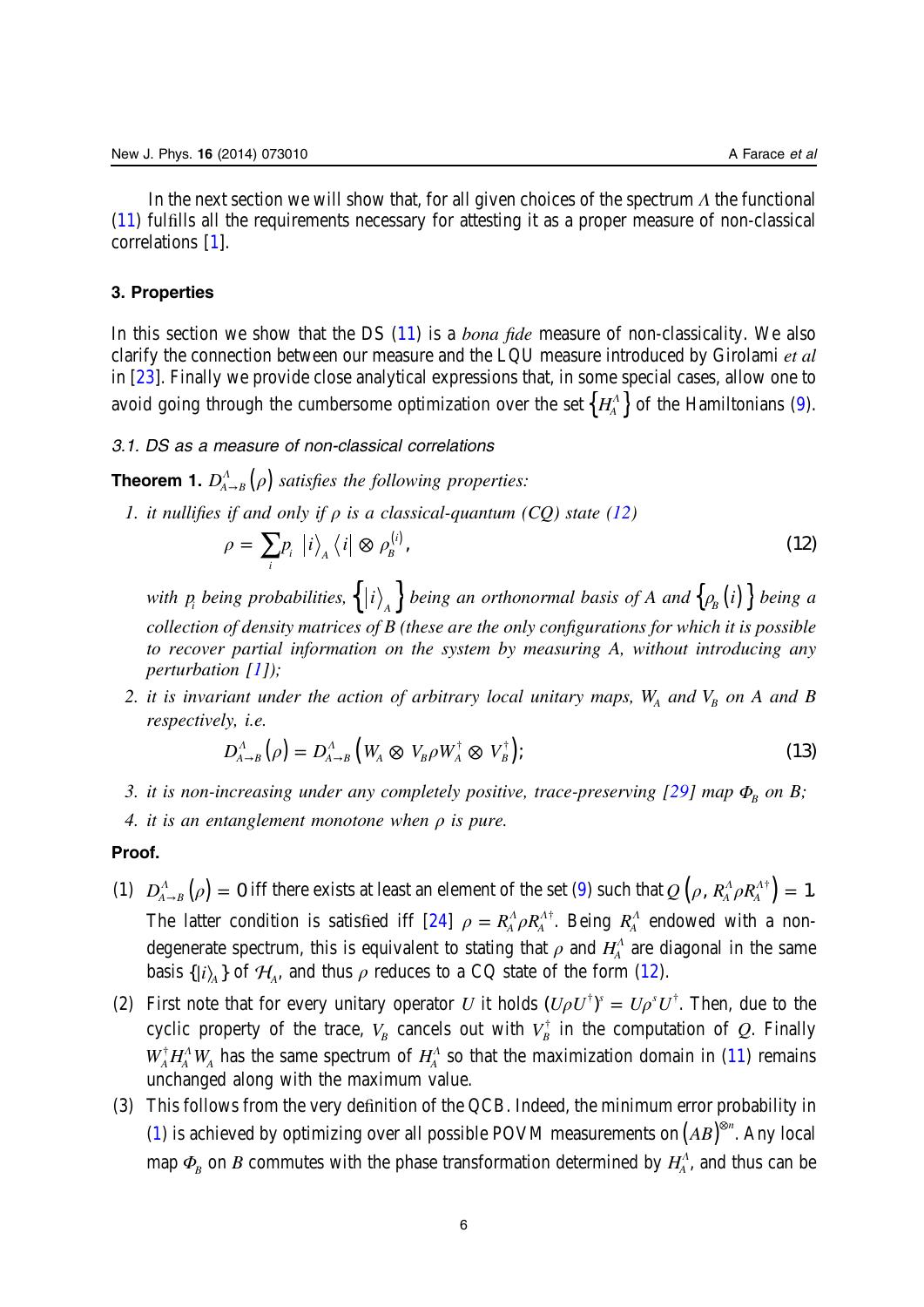<span id="page-7-0"></span>reabsorbed in the measurement process. This modified measurement is at most as good as the optimal one, implying that the asymptotic error probability, and hence Q, cannot decrease. This gives  $D_{A\rightarrow B}^{A}(\varPhi_{B}|\rho|) \le D_{A\rightarrow B}^{A}(\rho)$ .

(4) We will prove that if a pure state  $|\psi\rangle$  is transformed into another pure state  $|\phi\rangle$  by *local operations and classical communication* (LOCC), then  $D_{A\to B}^{\Lambda}(\ket{\phi}) \leq D_{A\to B}^{\Lambda}(\ket{\psi})$ . We recall that, due to the purity of the input and output states, a generic LOCC transformation which maps the vector  $|\psi\rangle$  in  $|\phi\rangle$  can always be realized via a single POVM on A followed by a unitary rotation on B conditioned by the measurement outcome, see e.g.  $[29]$  $[29]$ .

In other words, we can write

$$
\left|\phi\right\rangle\left\langle\phi\right|=\sum_{j}\left(M_{j_{A}}V_{j_{B}}\right)\left|\psi\right\rangle\left\langle\psi\right|\left(M_{j_{A}}^{\dagger}V_{j_{B}}^{\dagger}\right),\tag{14}
$$

where  $\left\{M_{j_A}\right\}$  is a set of Kraus operators on  $A$  ( $\sum_jM_{j_A}^{\ \ \ \ast}M_{j_A}=\mathbb{I}_A$ ), and  $\left\{V_{j_B}\right\}$  is a set of unitary operators on *B*. Introducing the set of probabilities  $\{p_j\} = \{$   $\langle \psi |$   $M_{j_A}^{\dagger} M_{j_A} \ket{\psi} \}$ , from (14) it follows that for all *j* corresponding to  $p_i \neq 0$  we must have

$$
M_{j_A} V_{j_B} \left| \psi \right\rangle = \sqrt{p_j} \left| \phi \right\rangle \quad \forall \ j \ \text{s.t.} \ \ p_j \neq 0 \ . \tag{15}
$$

Observe also that for each  $H_A^A$ , there exists an  $H_B^A$  which has the same components in the Schmidt basis of  $|\psi\rangle$ , that is

$$
\left\langle \psi \middle| e^{iH_A^A} \otimes \mathbb{I}_B \middle| \psi \right\rangle = \left\langle \psi \middle| \mathbb{I}_A \otimes e^{iH_B^A} \middle| \psi \right\rangle. \tag{16}
$$

From equation ([6\)](#page-4-0) it follows then that for pure input states maximization over all *<sup>Λ</sup> HA* is equivalent to a maximization over all  $H_B^A$ . This allows one to write

$$
D_{A\rightarrow B}^{A}\left(\left|\psi\right\rangle\right)=1-\max_{\left\{H_{A}^{A}\right\}}\left|\left\langle \psi\middle|e^{iH_{A}^{A}}\middle|\psi\right\rangle \right|^{2} \tag{17}
$$

$$
= 1 - \max_{\{H_{B}^{\Lambda}\}} \left| \left\langle \psi \middle| e^{i H_{B}^{\Lambda}} \middle| \psi \right\rangle \right|^{2}
$$
  

$$
= 1 - \left| \left\langle \psi \middle| e^{i \tilde{H}_{B}^{\Lambda}} \middle| \psi \right\rangle \right|^{2}, \qquad (18)
$$

where  $H_B^A$  labels the Hamiltonian for which the maximum is reached. Along the same lines, we have

$$
D_{A\rightarrow B}^{A}\left(\left|\phi\right\rangle\right) = 1 - \max_{\left\{H_{B}^{A}\right\}} \left| \left\langle \phi \middle| e^{iH_{B}^{A}} \middle| \phi \right\rangle \right|^{2}
$$
  
= 1 - 
$$
\sum_{j} \frac{1}{p_{j}} \max_{\left\{H_{B}^{A}\right\}} \left| \left\langle \psi \middle| M \right\rangle_{A}^{\dagger} M_{j} e^{iH_{B}^{A}} \middle| \psi \right\rangle \right|^{2}, \qquad (19)
$$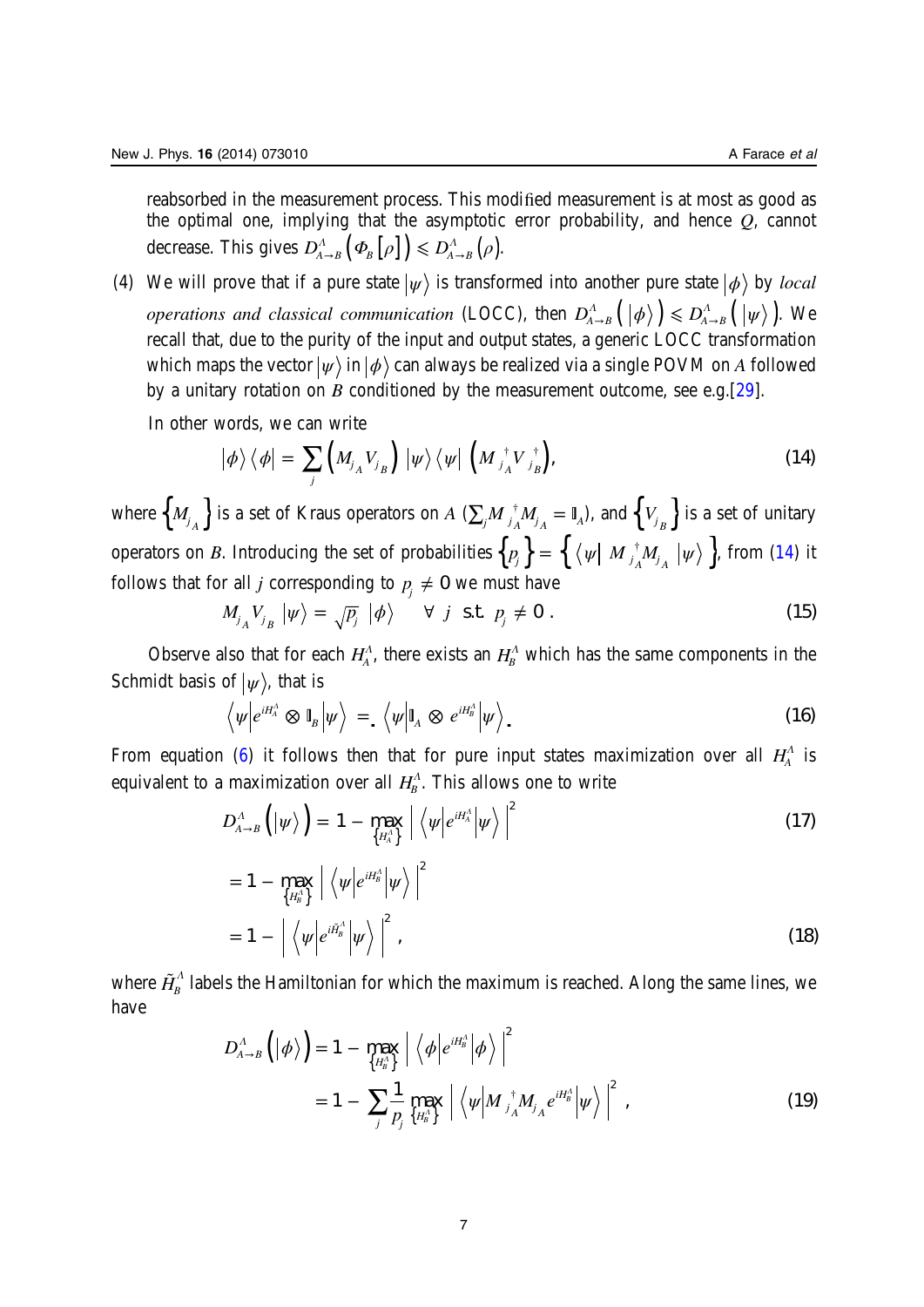<span id="page-8-0"></span>where the second identity follows from equation [\(15](#page-7-0)) by absorbing the unitary operator  $V_{iB}$  into the maximization over  $H_{B}^{\Lambda}$ . The rhs of the latter expression can be bounded from above by noticing that the maximum of a given function is greater than the function evaluated at a given point. In particular we have

$$
D_{A\to B}^{\Lambda}\left(\left|\phi\right\rangle\right) \leq 1 - \sum_{i} \frac{1}{p_j} \left| \left\langle \psi \middle| M_{j_A}^{\dagger} M_{j_A} e^{i \tilde{H}_B^{\Lambda}} \middle| \psi \right\rangle \right|^2, \qquad (20)
$$

where  $\tilde{H}_{B}^{A}$  has been introduced in equation [\(18](#page-7-0)). Finally, applying the Cauchy–Schwarz inequality we get

$$
D_{A\to B}^{\Lambda}\left(\left|\phi\right\rangle\right) \leq 1 - \left|\left\langle \psi \middle| \sum_{j} M_{j_{A}}^{\dagger} M_{j_{A}} e^{i\tilde{H}_{B}^{\Lambda}} \middle| \psi \right\rangle \right|^{2}
$$
  
= 1 - \left|\left\langle \psi \middle| e^{i\tilde{H}\_{B}^{\Lambda}} \middle| \psi \right\rangle \right|^{2} = D\_{A\to B}^{\Lambda}\left(\left|\psi\right\rangle\right), \tag{21}

hence concluding the proof.  $\Box$ 

# 3.2. A formal connection between DS and LQU measures

The LQU measure of non-classical correlations was introduced in [[23\]](#page-25-0). Given a state  $\rho$  of the bipartite system AB it can be computed as

$$
\mathcal{U}_{A\rightarrow B}^{A}(\rho) = \min_{\{H_A^A\}} \mathcal{I}\left(\rho, H_A^A\right),\tag{22}
$$

where

$$
\mathcal{I}\left(\rho, H_A^{\Lambda}\right) := \mathrm{Tr}\left[H_A^{\Lambda} \rho H_A^{\Lambda} - \sqrt{\rho} H_A^{\Lambda} \sqrt{\rho} H_A^{\Lambda}\right],\tag{23}
$$

is the Wigner–Yanase skew information  $[30]$  $[30]$  and where, as in equation  $(11)$  $(11)$ , the maximum is taken over the set  $\left\{H_{\!A}^{\Lambda}\right\}$  of the Hamiltonians [\(9](#page-5-0)). A connection between (22) and our DS measure follows by taking a formal expansion of equation [\(11](#page-5-0)) with respect to *Λ*, i.e.

$$
D_{A\to B}^{\Lambda}(\rho) = 1 - \max_{\{H_A^{\Lambda}\}} \min_{0 \le s \le 1} \text{Tr} \left[ \rho^{s} e^{iH_A^{\Lambda}} \rho^{1-s} e^{-iH_A^{\Lambda}} \right]
$$
  
\n
$$
= - \max_{\{H_A^{\Lambda}\}} \min_{0 \le s \le 1} \text{Tr} \left[ \rho^{s} H_A^{\Lambda} \rho^{1-s} H_A^{\Lambda} - H_A^{\Lambda} \rho H_A^{\Lambda} \right] + O \left( \Lambda^{3} \right)
$$
  
\n
$$
= - \max_{\{H_A^{\Lambda}\}} \text{Tr} \left[ \sqrt{\rho} H_A^{\Lambda} \sqrt{\rho} H_A^{\Lambda} - H_A^{\Lambda} \rho H_A^{\Lambda} \right] + O \left( \Lambda^{3} \right)
$$
  
\n
$$
= \min_{\{H_A^{\Lambda}\}} \text{Tr} \left[ H_A^{\Lambda} \rho H_A^{\Lambda} - \sqrt{\rho} H_A^{\Lambda} \sqrt{\rho} H_A^{\Lambda} \right] + O \left( \Lambda^{3} \right)
$$
  
\n
$$
= \mathcal{U}_{A\to B}^{\Lambda}(\rho) + O \left( \Lambda^{3} \right), \tag{24}
$$

where in the third identity we used the following property.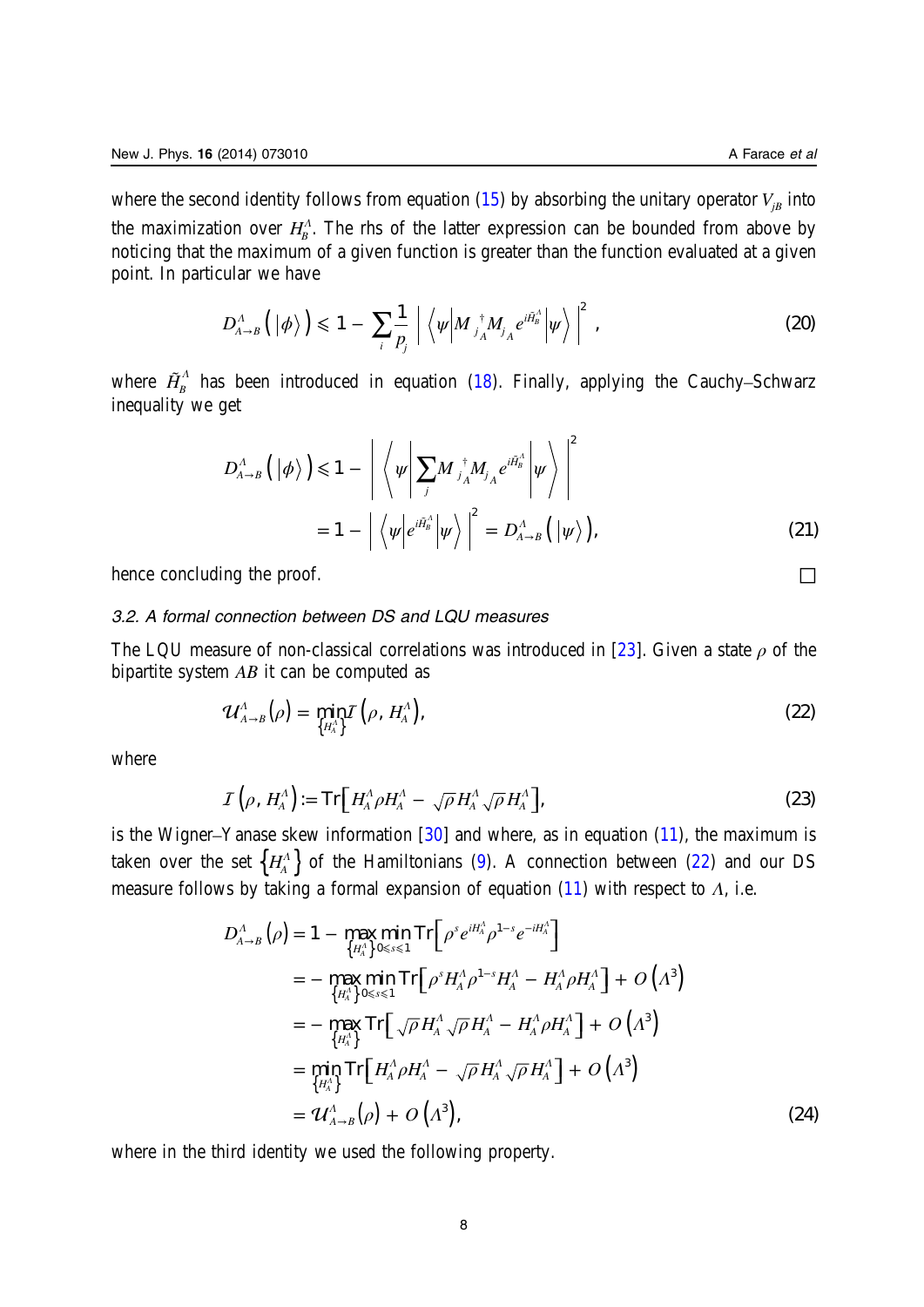<span id="page-9-0"></span>**Lemma 1.** Given  $\rho$  a density matrix and  $\Theta = \Theta^{\dagger}$  a Hermitian operator we have

$$
\min_{0 \le s \le 1} \operatorname{Tr} \left[ \rho^s \Theta \rho^{1-s} \Theta \right] = \operatorname{Tr} \left[ \rho^{1/2} \Theta \rho^{1/2} \Theta \right]. \tag{25}
$$

**Proof.** Expressing  $\rho$  in terms of its eigenvectors  $\{ | \psi_{\ell} \rangle \}$  we can write

$$
\min_{0 \leq s \leq 1} \text{Tr} \Big[ \rho^s \Theta \rho^{1-s} \Theta \Big] = \sum_{\ell} c_{\ell} \Big| \Big\langle \psi_{\ell} \Big| \Theta \Big| \psi_{\ell} \Big\rangle \Big|^{2} + \min_{0 \leq s \leq 1} \sum_{\ell < \ell'} \Big( c_{\ell}^{s} c_{\ell'}^{1-s} + c_{\ell'}^{s} c_{\ell}^{1-s} \Big) \Big| \Big\langle \psi_{\ell} \Big| \Theta \Big| \psi_{\ell'} \Big\rangle \Big|^{2},
$$

where  ${c_{\ell}}$  are the eigenvalues of  $\rho$  organized in decreasing order (i.e.  $c_{\ell} \geq c_{\ell'}$  for  $\ell \leq \ell'$ ). The thesis then follows by simply noticing that for all couples  $\ell < \ell'$ , the functions  $= c_{\ell}^{s} c_{\ell'}^{1-s} +$  $f(s) = c_e^s c_{e'}^{1-s} + c_{e'}^s c_e^{1-s}$  reach their minima for  $s = 1/2$  (indeed their first derivative  $\sigma' (s) = (c_{e}^{s} c_{e'}^{1-s}$  $f'(s) = (c_e^s c_{e'}^{1-s} - c_{e'}^s c_e^{1-s}) \ln(c_e/c_{e'})$  are non-negative for  $s \ge 1/2$  and non-positive for  $s \leqslant 1/2$ ).

Equation ([24](#page-8-0)) establishes a formal connection between our DS measure and the LQU measure, providing hence a clear operational interpretation for the latter. Specifically the LQU can be seen as the DS measure of a discrimination process where *Λ* is a small quantity, i.e. where the allowed rotations *R<sub>A</sub>* of equation [\(10](#page-5-0)) are small perturbations of the identity operator. As we shall see in section [3.5,](#page-11-0) the relation between DS and LQU becomes even more stringent when A is a qubit system: indeed, in this special case, independently from the dimensionality of B, the two measures are proportional.

#### 3.3. Dependence upon Λ

According to section [3.1](#page-6-0) all choices of matrix *Λ* in equation [\(8](#page-5-0)) provide a proper measure of non-classicality for the states ρ. Even though one is tempted to conjecture that the case where *Λ* has an harmonic spectrum (i.e.  $\lambda_k - \lambda_{k-1} = \text{const}$  for all  $k = 2, 3, \dots, d_A$ ) should be somehow optimal (i.e. yield a more accurate measure of non-correlations), the relations among these different DSs at present are not clear and indeed it might be possible that no absolute ordering can be established among them (this is very much similar to what happens for the LQU [\[23](#page-25-0)]). Here we simply notice that since QCB is invariant under constant shifts in the local Hamiltonian  ${\rm spectrum,\ i.e.\ }Q\left(\rho,\ e^{iH_A^A}\rho e^{-iH_A^A}\right)=Q\left(\rho,\ e^{i\left(H_A^A+b{\mathbb I}_A\right)}\rho e^{-i\left(H_A^A+b{\mathbb I}_A\right)}\right)\!,$  for all incoming states  $\rho$  and for  $b \in \mathbb{R}$ , we can always add a constant to *Λ* at convenience without affecting the corresponding DS measure, i.e.

$$
D_{A\to B}^A(\rho) = D_{A\to B}^{A+b}(\rho) , \quad \forall \rho .
$$
 (26)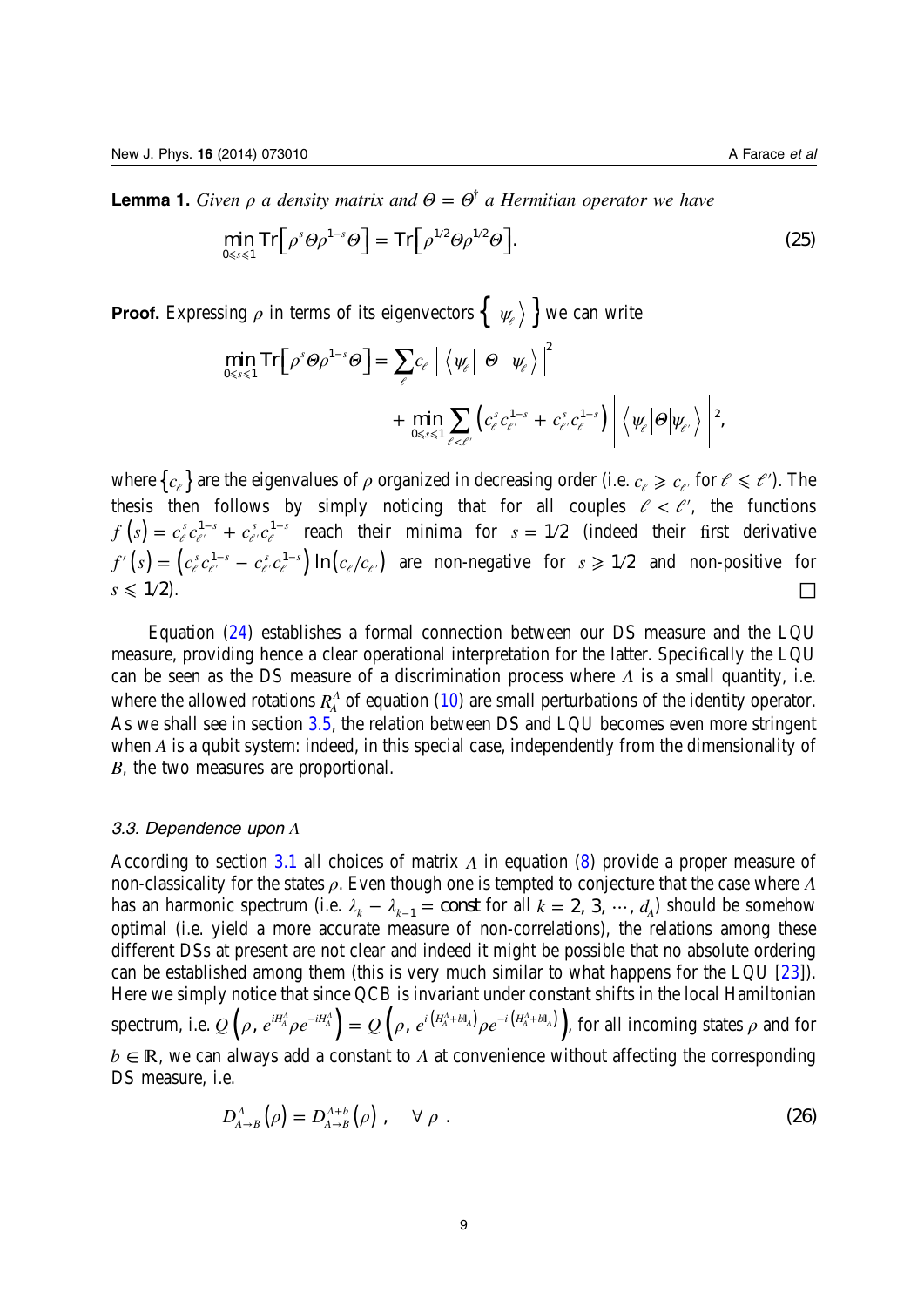<span id="page-10-0"></span>Let  $|\psi\rangle$  be a pure state of AB with Schmidt decomposition [\[29\]](#page-25-0) given by

$$
|\psi\rangle = \sum_{j=1}^{\min\{d_A, d_B\}} \sqrt{q_j} |j\rangle_A |j\rangle_B , \qquad (27)
$$

where  $\{\ket{j}_A\}$  and  $\{\ket{j}_B\}$  are orthonormal sets of  $A$  and  $B$ , respectively  $(d_{A,B}$  being the dimensionality of *A*, *B*). From equation [\(17](#page-7-0)) it follows that in this case the DS can be written as

$$
D_{A\to B}^{A}(|\psi\rangle) = 1 - \max_{\{H_A^A\}} \left| \sum_{j} q_{j_A} \langle j|e^{iH_A^A} |j\rangle_A \right|^2
$$
  
= 1 - \max\_{\{H\_A^A\}} \left| \text{Tr} \left[ \rho\_A e^{iH\_A^A} \right] \right|^2, (28)

where  $\rho_A = \text{Tr}_B [|\psi\rangle]_A \langle \psi|]$  is the reduced state of  $|\psi\rangle$  on  $\mathcal{H}_A$ . From the spectral decomposition ([9\)](#page-5-0) of  $H_A^A$ , one can perform the trace in (28) over the eigenbasis of  $\Lambda$  and get

$$
D_{A\rightarrow B}^{A}\left(\left|\psi\right\rangle\right)=1-\max_{\left\{M\right\}}\left|\sum_{k}\left(\sum_{j}M^{\left(k\right|j\right)}q_{j}\right)e^{i\lambda_{k}}\right|^{2},\tag{29}
$$

where now the maximization is performed over the set of the double stochastic matrices M with elements  $M^{(kj)} =_A \left<\lambda_k\middle|U_A^\dagger\middle|j\right>_{A}\left< j\middle|U_A\middle|\lambda_k\right>_{A}.$  We recall that according to the Birkhoff theorem [\[31](#page-26-0)] M can be written as a convex combination of permutation matrices  $\Pi_{\alpha}$  (corresponding to the permutation  $\pi$ <sub>*a*</sub>), i.e.

$$
B = \sum_{\alpha} p_{\alpha} \Pi_{\alpha} \quad \text{with} \quad \sum_{\alpha} p_{\alpha} = 1 \tag{30}
$$

Therefore, we can rewrite equation (29) as

$$
D_{A\to B}^{\Lambda}\left(|\psi\rangle\right) = 1 - \max_{\{p_a\},\{H_a\}} \left| \sum_{a,k} p_a \sum_j \prod_a^{(k|j)} q_j e^{i\lambda_k} \right|^2
$$
  
= 1 - \max\_{\{p\_a\},\{h\_a\}} \left| \sum\_{a} p\_a \sum\_{k} q\_{\pi\_a[k]} e^{i\lambda\_k} \right|^2. (31)

Note that if  $d_B < d_A$ , the number of Schmidt coefficients is smaller than the number of eigenvalues  $\lambda_k$ . In this case, the expressions above hold as long as one considers the state (27) as having  $d_A - d_B$  Schmidt coefficients equal to zero, i.e. one must apply the permutations to the set  $\left\{ q_{1},..., q_{d_{a}}, q_{d_{a+1}} = 0, ..., q_{d_{a}} = 0 \right\}.$ 

By convexity it derives that the optimization over the set  $\{p_a\}$  in (31) can be explicitly carried out by choosing those probability sets  $\{ {\mathcal{P}_{\alpha}} \}$  which have only a single element greater than zero (and thus equal to 1), from which we finally derive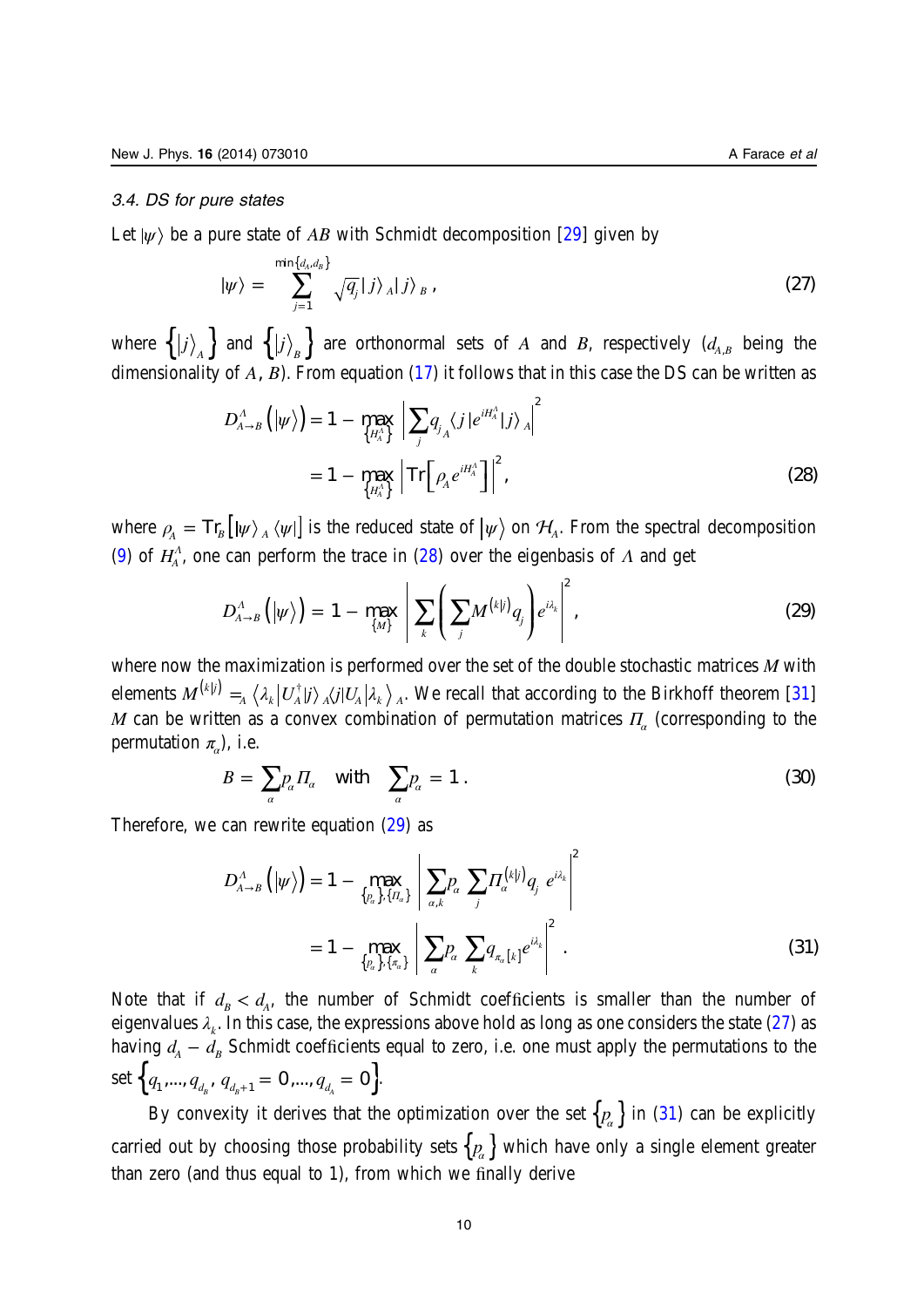$$
D_{A\rightarrow B}^{A}\left(\left|\psi\right\rangle\right)=1-\max_{\pi_{a}}\left|\sum_{k}q_{\pi_{a}\left[k\right]}e^{i\lambda_{k}}\right|^{2}\,,\tag{32}
$$

<span id="page-11-0"></span>where the maximization over the infinite set of Hamiltonians  $H^{\Lambda}_{A}$  required by its definition (see equation ([11\)](#page-5-0)) has been replaced by a maximization over the group of permutations  $\{\pi_{\alpha}\}\$  on the set of the Schmidt coefficients *qj* .

3.4.1. Hamiltonians with harmonic spectrum. If the spectrum of the Hamiltonian  $H_A^{\Lambda}$  is harmonic with fundamental frequency  $\omega = |\lambda_i - \lambda_{i+1}| \leq 2\pi/d_A$ , equation [\(32](#page-10-0)) can be further simplified. More precisely, let us relabel the set of eigenvalues  $\{\lambda_i\}$  as

$$
\left\{\lambda_{1-\left[\frac{(d_{A}+1)}{2}\right]}, \lambda_{2-\left[\frac{(d_{A}+1)}{2}\right]}, \ldots, \lambda_{d_{A}-\left[\frac{(d_{A}+1)}{2}\right]}\right\}
$$
\n
$$
= \left\{\left(1-\left[\frac{d_{A}+1}{2}\right]\right)\omega, \left(2-\left[\frac{d_{A}+1}{2}\right]\right)\omega, \ldots, \left(d_{A}-\left[\frac{d_{A}+1}{2}\right]\right)\omega\right\},\tag{33}
$$

where  $[x]$  stands for the integer part of the real parameter x. Let us also reorder the Schmidt coefficients of  $|\psi\rangle$  as  $q_1 \geqslant q_2 \geqslant ... \geqslant q_{d_A}$  (where again some of them must be set to zero if  $d_B < d_A$ ). By representing the phases  $e^{i\lambda_k}$  as unitary vectors in the complex space, one derives that the permutation  $\pi$  maximizing the sum in ([32](#page-10-0)) is the one which associates  $q_{1}$  to  $\lambda_{0} = 0$ ,  $q_{2}$  to *λ*<sub>1</sub> = *ω*, *q*<sub>3</sub> to *λ*<sub>−1</sub> = − *ω*, *q*<sub>4</sub> to *λ*<sub>2</sub> = 2*ω*, *q*<sub>5</sub> to *λ*<sub>−2</sub> = − 2*ω*, etc, yielding

$$
D_{A\to B}^{A}\left(|\psi\rangle\right) = 1 - \left|\sum_{n=0}^{\left[\frac{(d_A+1)/2}{2}\right]-1} \sum_{n=1}^{d_A-\left[\frac{(d_A+1)/2}{2}\right]} e^{in\omega} + \sum_{n=1}^{d_A-\left[\frac{(d_A+1)/2}{2}\right]} e^{in\omega}\right|^{2}.
$$
 (34)

### 3.5. DS for qubit–qudit systems

We conclude the section by considering the case in which subsystem A is given by a single qubit, and determine a closed expression for the DS. Exploiting the gauge invariance [\(26](#page-9-0)) we set, without loss of generality,  $\Lambda = \text{Diag} \{-\lambda, \lambda\}$  and parameterize the set of local Hamiltonians acting on A as  $H_A^A = \lambda \hat{n} \cdot \vec{\sigma}_A$ , where  $\hat{n}$  is a unit vector in the Bloch sphere and  $\vec{\sigma}_A = (\sigma_{A,1}, \sigma_{A,2}, \sigma_{A,3})$  is the vector formed by the Pauli operators. In what follows we will set  $\sigma^{(\hat{n})}_A = \hat{n} \cdot \vec{\sigma}_{\!\scriptscriptstyle\beta}$  $\hat{a}^{\hat{n}} = \hat{n} \cdot \vec{\sigma}_A$ . Under these hypotheses, the QCB can be written as

$$
Q\left(\rho_{0}, \rho_{1}\right) = \min_{s \in [0,1]} \text{Tr}\left[\rho^{s} e^{i\lambda \sigma_{A}^{(n)}} \rho^{1-s} e^{-i\lambda \sigma_{A}^{(n)}}\right]
$$
  
=  $\cos^{2} \lambda + \min_{s \in [0,1]} \text{Tr}\left[\rho^{s} \sigma_{A}^{(n)} \rho^{1-s} \sigma_{A}^{(n)}\right] \sin^{2} \lambda$   
=  $\cos^{2} \lambda + \text{Tr}\left[\rho^{1/2} \sigma_{A}^{(n)} \rho^{1/2} \sigma_{A}^{(n)}\right] \sin^{2} \lambda$ ,

where in the last equality we have used the fact that  $\sigma_A^{(\hat{n})}$  is Hermitian and lemma [1](#page-9-0) to conclude that the minimization in s is solved for  $s = 1/2$  (see also footnote 5 on p 11 of [\[32](#page-26-0)]). Replacing this into equation  $(11)$  $(11)$  we finally obtain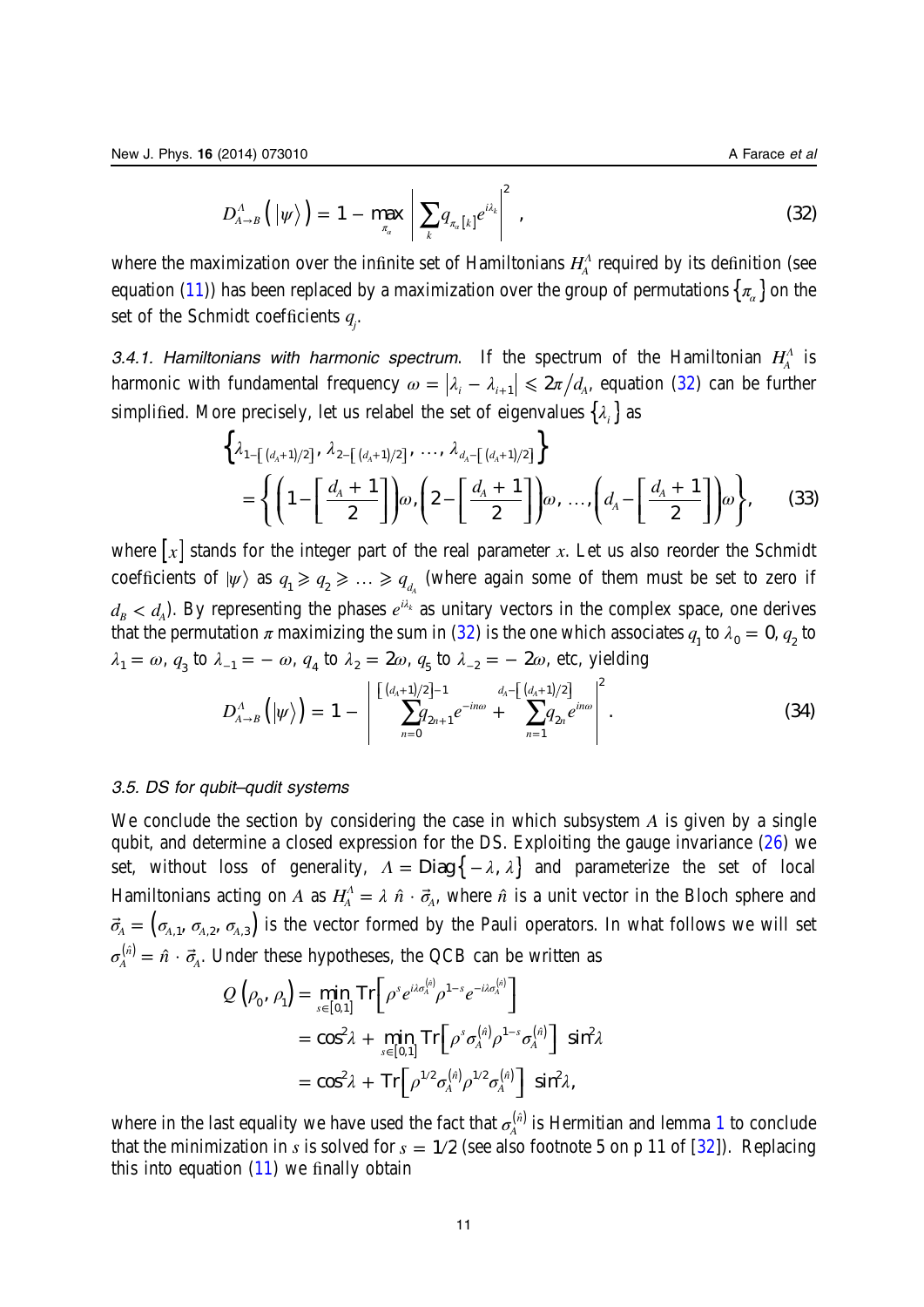<span id="page-12-0"></span>
$$
D_{A\to B}^{\Lambda}(\rho) = \max_{\hat{n}} \left( 1 - \text{Tr} \left[ \rho^{1/2} \sigma_A^{(\hat{n})} \rho^{1/2} \sigma_A^{(\hat{n})} \right] \right) \sin^2 \lambda
$$
  
=  $\mathcal{U}_{A\to B}^{\Lambda}(\rho) \frac{\sin^2 \lambda}{\lambda^2}$ , (35)

where

$$
\mathcal{U}_{A\rightarrow B}^{A}(\rho) = \lambda^{2} \max_{\hat{n}} \left(1 - \text{Tr}\left[\rho^{1/2} \sigma_{A}^{(\hat{n})} \rho^{1/2} \sigma_{A}^{(\hat{n})}\right]\right), \qquad (36)
$$

is the LQU measure for a qubit–qudit system  $[23]$  $[23]$ —see equations ([22\)](#page-8-0) and ([23\)](#page-8-0). The identity ([35\)](#page-11-0) strengthens the formal connection between DS and LQU detailed in section [3.2](#page-8-0) and provides a simple way to compute the DS for qubit–qudit systems. Indeed using the results of [[23\]](#page-25-0) it follows that

$$
D_{A\to B}^A(\rho) = \left[1 - \xi_{\text{max}}(W)\right] \sin^2 \lambda, \tag{37}
$$

with  $\xi_{\text{max}}(W)$  being the maximum eigenvalue of a 3  $\times$  3 matrix whose elements are given by

$$
W_{\alpha\beta} = \text{Tr}\Big[\sqrt{\rho} \ \sigma_{A,\alpha}\sqrt{\rho} \ \sigma_{A,\beta}\Big].
$$
 (38)

If  $\rho$  is pure,  $\rho = |\psi\rangle \langle \psi|$ , the DS reduces to

$$
D_{A\to B}^{A}\left(\left|\psi\right\rangle\right) = \left[1 - \left(q_{1} - q_{0}\right)^{2}\right] \sin^{2}\lambda , \qquad (39)
$$

where  $q_1$  and  $q_2$  are the Schmidt coefficients of  $|\psi\rangle$ . In particular, notice that for separable pure states we have  $|q_1 - q_0| = 1$  and the discord vanishes (see property 1 in section [3](#page-6-0)). On the other hand, for maximally entangled qubit–qudit states we have  $q_0 = q_1 = 1/2$  and the DS reaches the maximum value sin<sup>2</sup>λ (see property 4).

### 4. Maximization of the DS over the set of separable states

The main role played by the discord in the realm of quantum mechanics is enlightening the presence of those quantum correlations which cannot be classified as quantum entanglement. Here, we investigate the behavior of the DS when computed on the set of separable states  $\rho^{\text{(sep)}}$ (yielding zero entanglement). We will prove that for all qubit–qudit systems  $(d_A = 2 \text{ and }$  $d_B \geq 2$ ), the maximum discord over the set of separable states is reached over the subset of pure quantum-classical (pQC) states given by convex combinations of pure (non-necessarily orthogonal) states  $\{|{\psi_k}\rangle_A\}$  on A and orthonormal basis  $\{|k\rangle_B\}$  on B, i.e. pQC

$$
\rho^{(\text{pQC})} = \sum_{k} p_k \, |\psi_k \rangle_A \, \langle \psi_k | \otimes |k \rangle_B \, \langle k|,
$$
\n(40)

\nsince probability. For the case,  $l > 2$  are have an analytical proof of this fact, which

the  ${p_k}$  being probabilities. For the case  $d_B \geq 3$  we have an analytical proof of this fact, which allows us to solve the maximization and show that the following identity holds

$$
\max_{\rho^{(\text{sep})}} D_{A\to B}^A \left( \rho^{(\text{sep})} \right) = \max_{\rho^{(\text{pop})}} D_{A\to B}^A \left( \rho^{(\text{pQC})} \right) = \frac{2}{3} \sin^2 \lambda, \tag{41}
$$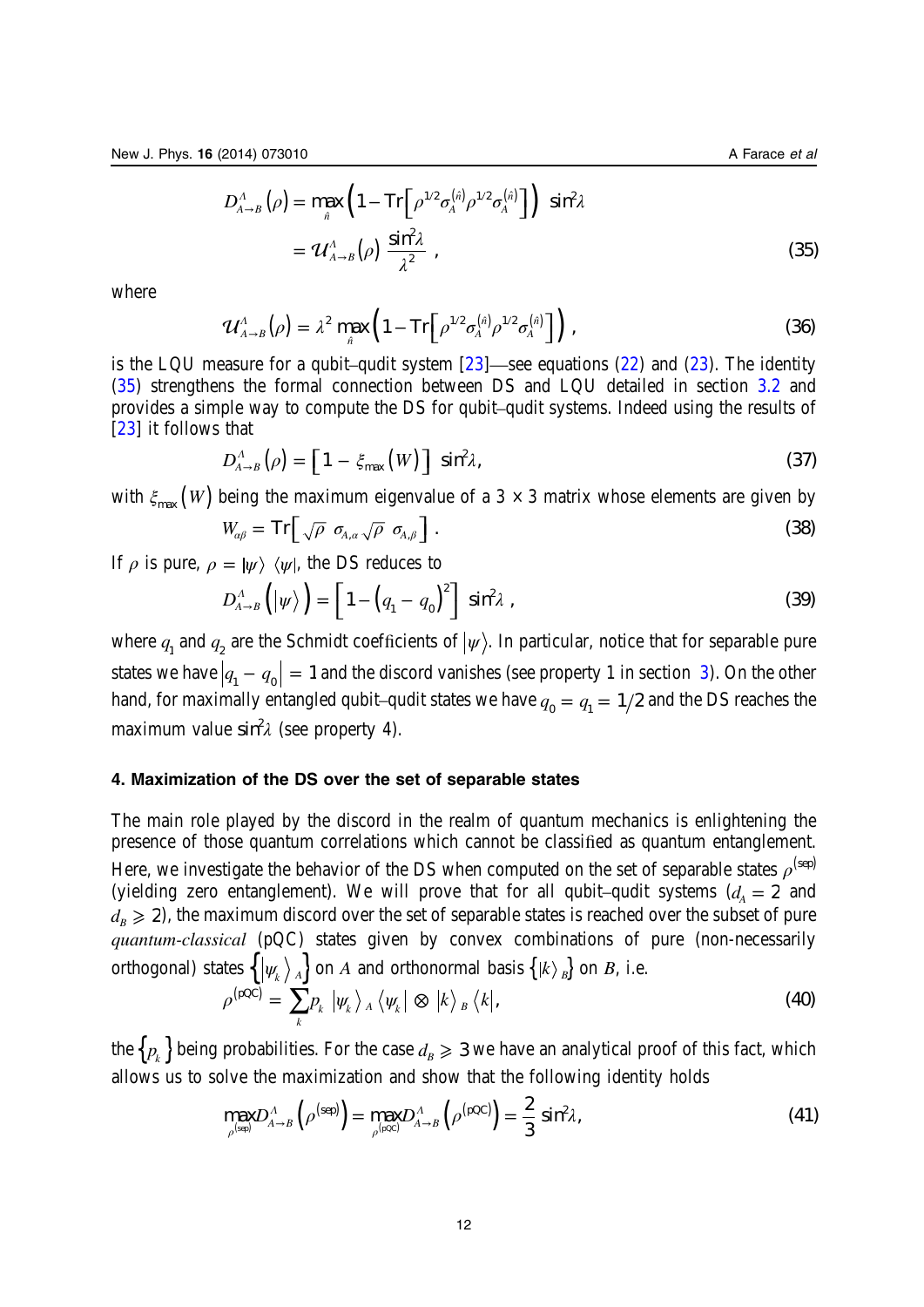<span id="page-13-0"></span>(see section 4.1 for the case  $d_B = \infty$  and section [4.2](#page-16-0) for the case  $d_M \ge 3$ ). For  $d_B = 2$  (i.e. for the qubit–qubit case) instead the optimality of the pure-QC states can only be verified numerically showing that

$$
\max_{\rho^{(\text{sep})}} D_{A\to B}^A \left( \rho^{(\text{sep})} \right) = \max_{\rho^{(\text{pop})}} D_{A\to B}^A \left( \rho^{(\text{pQC})} \right) = \frac{1}{2} \sin^2 \lambda, \tag{42}
$$

(see section [4.3](#page-17-0)).

4.1. p-QC states maximize the DS over the set of separable states: case  $d_B = \infty$ 

A generic separable state can always be written as

$$
\rho^{\text{(sep)}} = \sum_{k} p_k |\psi_k\rangle_A \langle \psi_k | \otimes \rho_k^{(k)}, \qquad (43)
$$

where  $\left\{\ket{\psi_k}_A\right\}$  are (possibly non-orthogonal) pure states on  $\mathcal{H}_A$  and  $\left\{\rho^{(k)}_B\right\}$  is a set of density matrices on  $\mathcal{H}_B$ , while  $\{p_k\}$  are probabilities. From the joint concavity of the QCB ([4\)](#page-3-0) [[24\]](#page-25-0) and from the cyclic property of the trace, we have

$$
Q\left(\rho^{(\text{sep})}, e^{iH_A^A} \rho^{(\text{sep})} e^{-iH_A^A}\right) \ge \sum_k p_k Q\left(\left|\psi_k\right\rangle_A \left\langle \psi_k\right| \otimes \rho_B^{(k)}, e^{iH_A^A} \left|\psi_k\right\rangle_A \left\langle \psi_k\right| e^{-iH_A^A} \otimes \rho_B^{(k)}\right)
$$
  

$$
= \sum_k p_k Q\left(\left|\psi_k\right\rangle_A \left\langle \psi_k\right|, e^{iH_A^A} \left|\psi_k\right\rangle_A \left\langle \psi_k\right| e^{-iH_A^A}\right)
$$
  

$$
= \sum_k p_k \left|A\left\langle \psi_k\right| e^{iH_A^A} \left|\psi_k\right\rangle_A\right|^2.
$$
 (44)

By direct calculation, one can easily verify that the above inequality is saturated a pure-QC state  $\rho^{(\text{pQC})}$  of equation ([40\)](#page-12-0) obtained by replacing the density matrices  $\rho^{(k)}_B$  of (43) with orthogonal projectors  $\ket{k}_{{}_B}\bra{k}$  (notice that this is possible because  $B$  is infinite dimensional). Indeed in this case we have

$$
Q\left(\rho^{(\text{pQC})}, e^{iH_A^A} \rho^{(\text{pQC})} e^{-iH_A^A}\right)
$$
  
= 
$$
\min_{0 \le s \le 1} \text{Tr}\left[\left(\sum_k p_k |\psi_k\rangle_A \langle \psi_k| \otimes |k\rangle_B \langle k|\right)^s \left(\sum_{k'} p_{k'} e^{iH_A^A} |\psi_{k'}\rangle_A \langle \psi_{k'}| e^{-iH_A^A} \otimes |k'\rangle_B \langle k'|\right)^{1-s}\right]
$$
  
= 
$$
\sum_k p_k |\mathbf{A} \langle \psi_k| e^{iH_A^A} |\psi_k\rangle_A|^2.
$$
 (45)

Since  $Q\left(\rho^{(\text{sep})}, e^{iH_A^A}\rho^{(\text{sep})}e^{-iH_A^A}\right)$  is greater than  $Q\left(\rho^{(\text{pQC})}, e^{iH_A^A}\rho^{(\text{pQC})}e^{-iH_A^A}\right)$  for each choice of  $H_A^A$ , we conclude that

$$
D_{A\to B}^A\left(\rho^{\text{(sep)}}\right) \leqslant D_{A\to B}^A\left(\rho^{\text{(pQC)}}\right). \tag{46}
$$

Next we show that the maximum DS attainable over the set of pQC states (and hence over the set of separable states) cannot be larger than  $\frac{2}{3}$  sin<sup>2</sup> $\lambda$ . To do so let us first consider the *uniform*  $pQC$  state  $\rho_{u,d}^{(pQC)}$ ,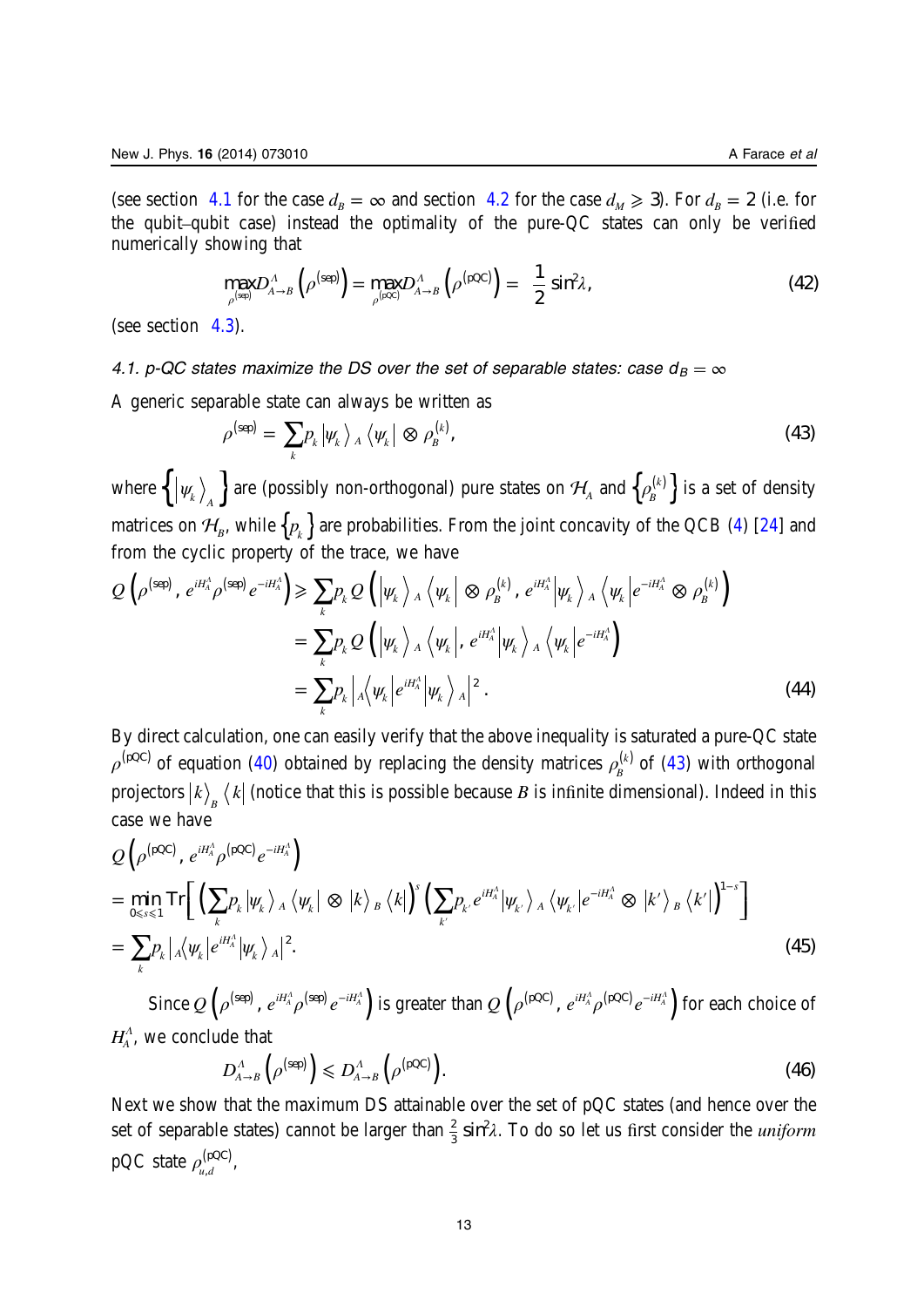$$
\rho_{u,d}^{(\text{pQC})} = \frac{1}{d} \sum_{j=0}^{d-1} \left| \psi_j \right\rangle_A \left\langle \psi_j \right| \otimes |j\rangle \left\langle j \right|,\tag{47}
$$

<span id="page-14-0"></span>characterized by d pure states  $\left\{ \left| \psi_j \right\rangle_A \right\}$  whose corresponding vectors  $\left\{ \hat{r}_j \right\}$  in the Bloch sphere are assumed to be uniformly distributed (i.e. their  $d$  vertices identify a regular polyhedron). From equation [\(45](#page-13-0)) we have

$$
D_{A\to B}^{A}\left(\rho_{u,d}^{(\text{pQC})}\right) = \min_{\{H_A^A\}} \sum_{j=0}^{d-1} \frac{1}{d} \left(1 - \left|_{A}\left\langle \psi_j \middle| e^{iH_A^A} \middle| \psi_j \right\rangle_A \right|^2\right)
$$
  

$$
= \min_{\{\hat{n}\}} \sum_{j=0}^{d-1} \frac{1}{d} \left[1 - \cos^2 \lambda - \sin^2 \lambda \left(\hat{r}_j \cdot \hat{n}\right)^2\right]
$$
  

$$
= \left(1 - \max_{\{\hat{n}\}} \frac{1}{d} \sum_{j=0}^{d-1} \cos^2 \theta_j\right) \sin^2 \lambda,
$$
 (48)

where we set  $H_{\!A}^{\Lambda} = \lambda \sigma_{\!A}^{(\hat{n})}$  (see section [3.5](#page-11-0)) and introduced cos  $\theta_j = \hat{n} \cdot \hat{r}_j$ . In the limit  $d \to \infty$  the series  $\sum_{j=1}^d \cos^2\!\theta_j$  $_1$   $\cos^2\theta_j$  converges to an integral over the solid angle, which does not depend on the orientation of  $\hat{n}$ , i.e.

$$
\lim_{d \to \infty} \frac{1}{d} \sum_{j=0}^{d-1} \cos^2 \theta_j = \frac{1}{4\pi} \int d\Omega \cos^2 \theta
$$
  
= 
$$
\frac{1}{4\pi} \int_0^{2\pi} d\phi \int_0^{\pi} d\theta \sin \theta \cos^2 \theta = \frac{1}{3}.
$$
 (49)

Therefore we have

$$
D_{A\to B}^A\left(\rho_{u,\infty}^{(pQC)}\right) = \frac{2}{3}\sin^2\lambda. \tag{50}
$$

To prove that the above quantity is also the maximum value of DS over the whole set of pure-QC states  $(40)$  $(40)$  we notice that, proceeding as in equation  $(48)$ , we can write

$$
D_{A\to B}^A \left( \rho^{(\text{pQC})} \right) = \left( 1 - \max_{\{\hat{n}\}} \sum_{j=0}^{d-1} p_j \left( \hat{r}_j \cdot \hat{n} \right)^2 \right) \sin^2 \lambda
$$
  
= 
$$
\left( 1 - \sum_{j=0}^{d-1} p_j \left( \hat{r}_j \cdot \hat{n}_* \right)^2 \right) \sin^2 \lambda,
$$
 (51)

where  $\hat{n}_*$  indicates the direction which saturates the maximization. This vector is clearly a function of the state  $\rho^{(\text{pQC})}$ , i.e. it depends both on the probabilities  $p_j$  and on the vectors  $\hat{r}_j$ . If we define the state  $\rho_R^{(pQC)}$ , obtained from  $\rho^{(pQC)}$  by applying to the vectors  $\hat{r}^{}_{j}$  a rotation matrix  $R \in SO(3)$ , we have

$$
D_{A\to B}^A(\rho_R^{(pQC)}) = D_{A\to B}^A(\rho^{(pQC)}), \qquad (52)
$$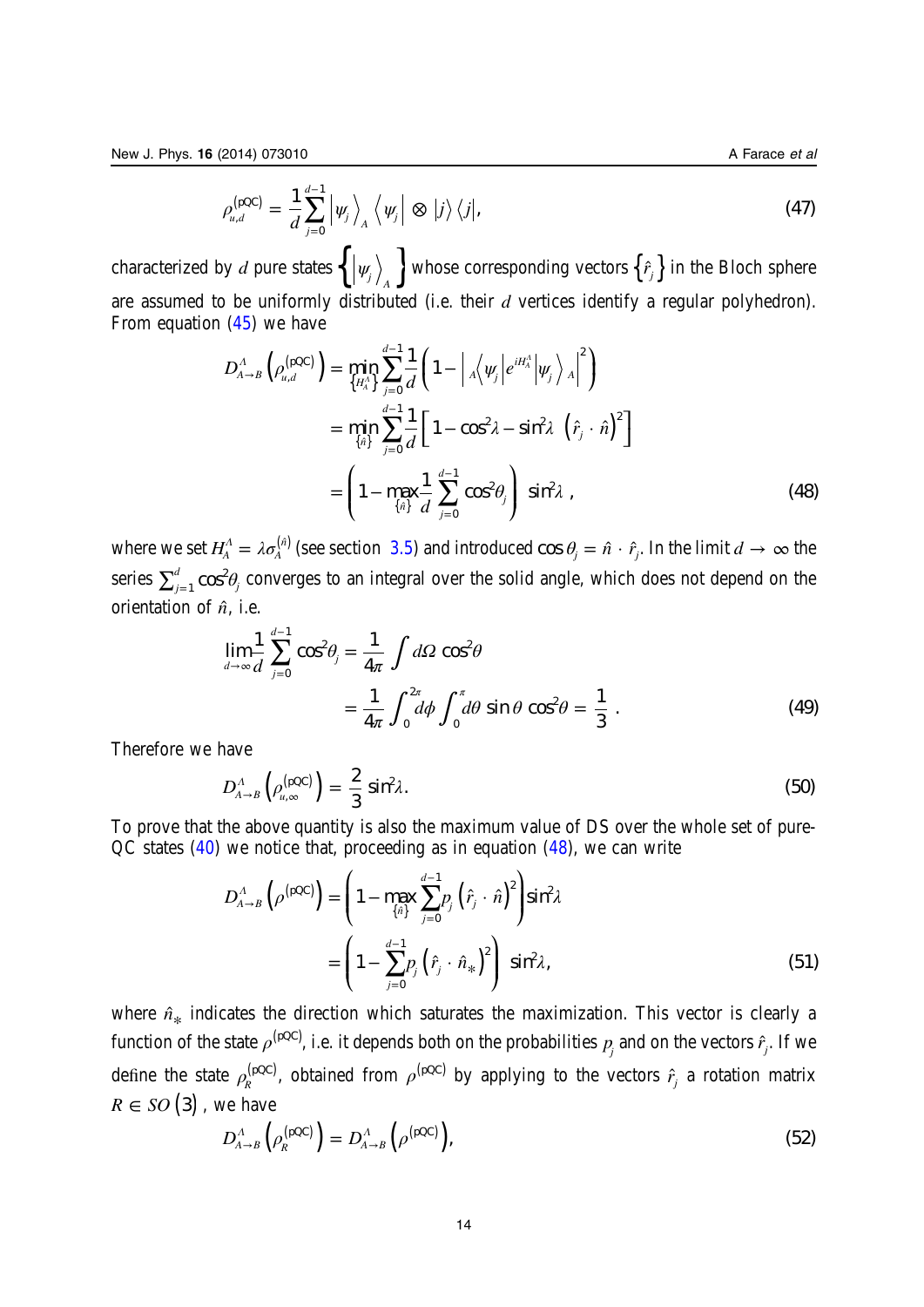<span id="page-15-0"></span>where the vector saturating the maximization in equation  $(51)$  $(51)$  now corresponds to  $R\hat{n}_{*}$ . By introducing an ancillary system C, associated to the Hilbert space  $H_c$ , and a set of N 3Drotations  ${R_k}$ , mapping each vertex of the regular N-polyhedron on all vertices (including itself), one can define the density matrix

$$
\bar{\rho}_{ABC}^{(\text{pQC})} := \frac{1}{N} \sum_{k=0}^{N-1} \sum_{j=0}^{d-1} p_j \left| \psi_j(R_k) \right\rangle_A \left\langle \psi_j(R_k) \right| \otimes \left| j \right\rangle_B \left\langle j \right| \otimes \left| k \right\rangle_C \left\langle k \right|
$$
\n
$$
= \frac{1}{N} \sum_{k=0}^{N-1} \rho_{R_k}^{(\text{pQC})} \otimes \left| k \right\rangle_C \left\langle k \right|, \tag{53}
$$

where

$$
\rho_{R_k}^{\text{(pQC)}} := \sum_{j=0}^{d-1} p_j \left| \psi_j\left(R_k\right) \right\rangle_A \left\langle \psi_j\left(R_k\right) \right| \otimes \left| j \right\rangle_B \left\langle j \right|.
$$
\n(54)

On the other hand  $\bar{\rho}_{ABC}^{(pQC)}$  $\chi_{ABC}^{(\rm pQC)}$  can also be arranged as

$$
\bar{\rho}_{ABC}^{\text{(pQC)}} = \sum_{j=0}^{d-1} p_j \rho_{u,N,j}^{\text{(pQC)}} \otimes |j\rangle_B \langle j| \tag{55}
$$

where the density matrices  $\rho_{u,N,j}^{(\text{pQC})}$ , on  $\mathcal{H}_A\otimes\mathcal{H}_C$ , are defined as

$$
\rho_{u,N,j}^{(\text{pQC})} := \frac{1}{N} \sum_{k=0}^{N-1} \left| \psi_j(R_k) \right\rangle_A \left\langle \psi_j(R_k) \right| \otimes \left| k \right\rangle_C \left\langle k \right|.
$$
\n(56)

It is important to observe that since  $B$  is infinite dimensional, there always exists a state  $\bar{\rho}^{\rm (pQC)}$  of *AB* which is fully isomorphic to  $\bar{\rho}_{ABC}^{(pQC)}$  $\kappa_{ABC}^{(\rm pQC)}$ , from which it follows

$$
Q\left(\bar{\rho}^{\text{(pQC)}},\,\hat{n}\right) = Q\left(\bar{\rho}_{ABC}^{\text{(pQC)}},\,\hat{n}\right),\tag{57}
$$

where

$$
Q\left(\rho,\hat{n}\right) := Q\left(\rho,\,e^{i\lambda\sigma_A^{\left(\hat{n}\right)}}\rho e^{-i\lambda\sigma_A^{\left(\hat{n}\right)}}\right).
$$
\n(58)

Thanks to expansion  $(53)$ , we get

$$
Q\left(\bar{\rho}^{(\text{pQC})},\,\hat{n}\right) = \frac{1}{N} \sum_{k=0}^{N-1} Q\left(\rho_{R_k}^{(\text{pQC})},\,\hat{n}\right),\tag{59}
$$

from which, taking the maximum over  $\hat{n}$ , it results

$$
\max_{\{\hat{n}\}} \sum_{k=0}^{N-1} Q\left(\rho_{R_k}^{\text{(pQC)}}, \,\hat{n}\right) \leqslant \sum_{k=0}^{N-1} \max_{\{\hat{n}\}} Q\left(\rho_{R_k}^{\text{(pQC)}}, \,\hat{n}\right). \tag{60}
$$

Finally, since for all  $k$ ,  $\rho_{R_k}^{(pQC)}$ pQC  $h_k^{\text{pQC}}$  and  $\rho^{\text{(pQC)}}$  share the same DS (see equation [\(52](#page-14-0))), we get

$$
D_{A\to B}^A\left(\bar{\rho}^{\text{(pQC)}}\right) \geqslant D_{A\to B}^A\left(\rho^{\text{(pQC)}}\right). \tag{61}
$$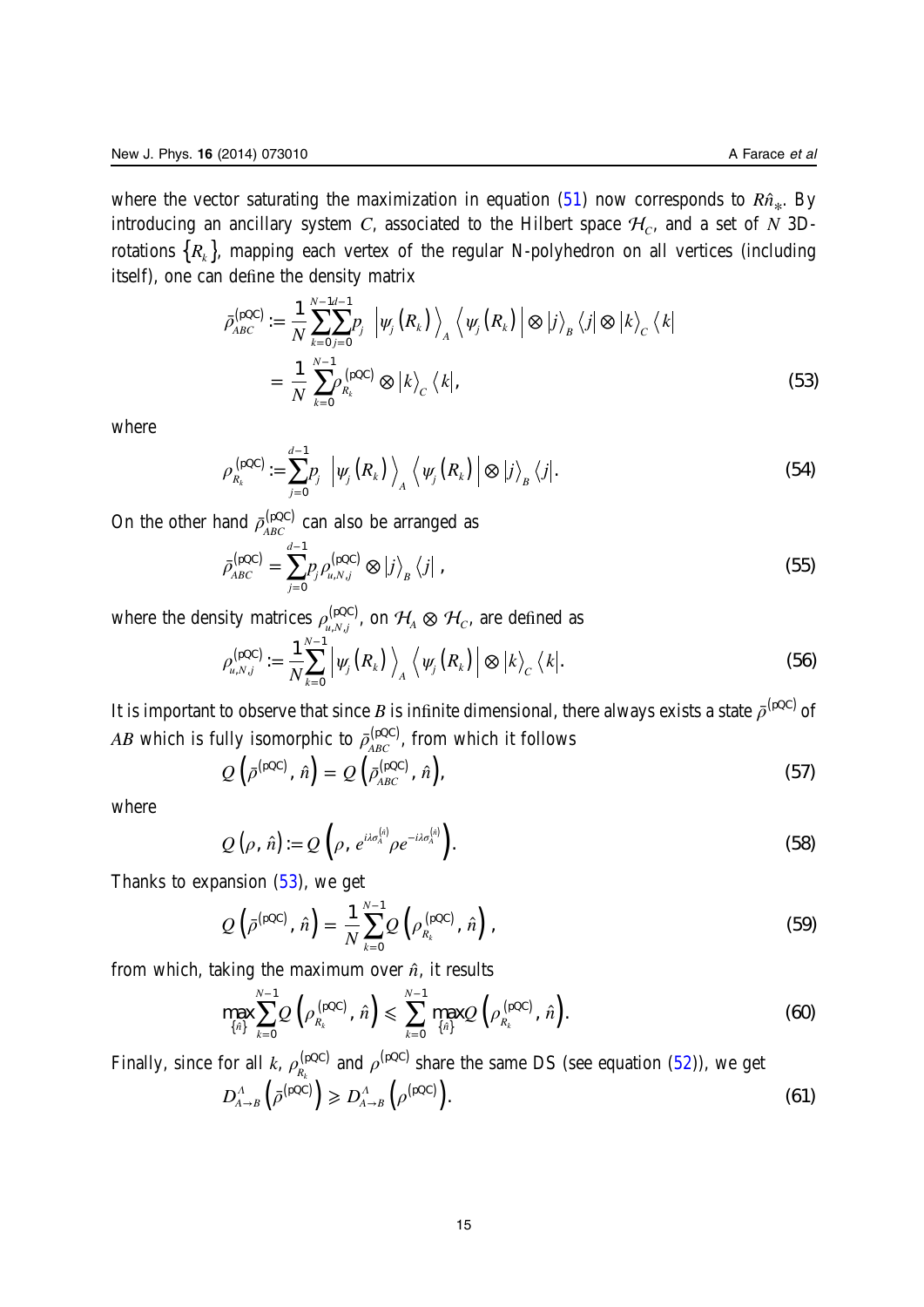<span id="page-16-0"></span>On the other hand, thanks to expansion [\(55](#page-15-0)) we have

$$
Q\left(\bar{\rho}^{(\text{pQC})}, \hat{n}\right) = \sum_{j=0}^{d-1} p_j Q\left(\rho_{u,N,j}^{(\text{pQC})}, \hat{n}\right).
$$
\n(62)

and therefore

$$
\max_{\{\hat{n}\}} Q\left(\bar{\rho}^{\text{(pQC)}}, \, \hat{n}\right) \leqslant \sum_{j=0}^{d-1} p_j \max_{\{\hat{n}\}} Q\left(\rho_{u,N,j}^{\text{(pQC)}}, \, \hat{n}\right). \tag{63}
$$

The above inequality is saturated in the limit  $N \to \infty$ , where each  $\rho_{u,N,j}^{(pQC)}$  approaches the state  $\rho_{_{\mathcal{U},\infty}}^{(\text{pQC})}$  $p_{u,\infty}^{\rm (pQC)}$  characterized by

$$
Q\left(\rho_{u,\infty}^{(\text{pQC})},\hat{n}\right) = \cos^2\lambda - \frac{1}{3}\sin^2\lambda, \quad \forall \hat{n}
$$
\n(64)

(see equation  $(50)$  $(50)$ ). We therefore have

$$
D_{A\to B}^A\left(\bar{\rho}^{(\text{pQC})}\right) \stackrel{N\to\infty}{=} \sum_{j=0}^{d-1} p_j \frac{2}{3} \sin^2 \lambda = \frac{2}{3} \sin^2 \lambda \; . \tag{65}
$$

The identity  $(41)$  $(41)$  finally follows by combining equations  $(46)$  $(46)$ ,  $(61)$  $(61)$  and  $(65)$ .

# 4.2. p-QC states maximize the DS over the set of separable states: case  $d_B \geq 3$

If  $\mathcal{H}_B$  is finite dimensional we are not guaranteed about the possibility of mapping a generic separable state in a pure-QC state. Thus relation ([46\)](#page-13-0) could be in principle violated. However by embedding  $H<sub>R</sub>$  into a larger system having infinite dimension one can still invoke the result of the previous subsection to say that

$$
\max_{\rho^{(\text{sep})}} D_{A\to B}^A \left( \rho^{(\text{sep})} \right) \leqslant \frac{2}{3} \sin^2 \lambda \tag{66}
$$

To prove equation [\(41](#page-12-0)) it is hence sufficient to produce an example of a pure-QC state [\(40](#page-12-0)) that reaches such an upper bound. Of course the sequence of uniform states ([47\)](#page-13-0) cannot be used for this purpose because now  $d_B$  is explicitly assumed to be finite. Instead we take

$$
\rho^{(p\text{QC})} = \sum_{j=0,1,2} p_j \left| \psi_j \right\rangle_A \left\langle \psi_j \right| \otimes \left| j \right\rangle_B \left\langle j \right|,\tag{67}
$$

with  $\ket{0}_B,\ket{1}_B,\ket{2}_B$  being orthonormal elements of  $\mathcal{H}_B$ , which is a properly defined p-QC state whenever the dimension  $d_B$  is larger than 3. As in the first line of equation [\(51](#page-14-0)), its associated DS can then be computed as,

$$
D_{A\to B}^A\left(\rho^{(\text{pQC})}\right) = \left(1 - \max_{\hat{n}} \sum_{j=0}^2 p_j \left(\hat{r}_j \cdot \hat{n}\right)^2\right) \sin^2 \lambda , \qquad (68)
$$

where  $\hat{r}_j$  is the vector in the Bloch sphere of the state  $\ket{\psi_j}$  while  $H_{\!A}^{\Lambda}=\lambda\sigma_A^{(\hat{n})}.$  We are interested in the case where  $\{\hat{r}_i\}$  is an orthonormal triplet (i.e. the three vectors identifying three Cartesian axes in the 3D-space). Notice that this does not mean that the corresponding states are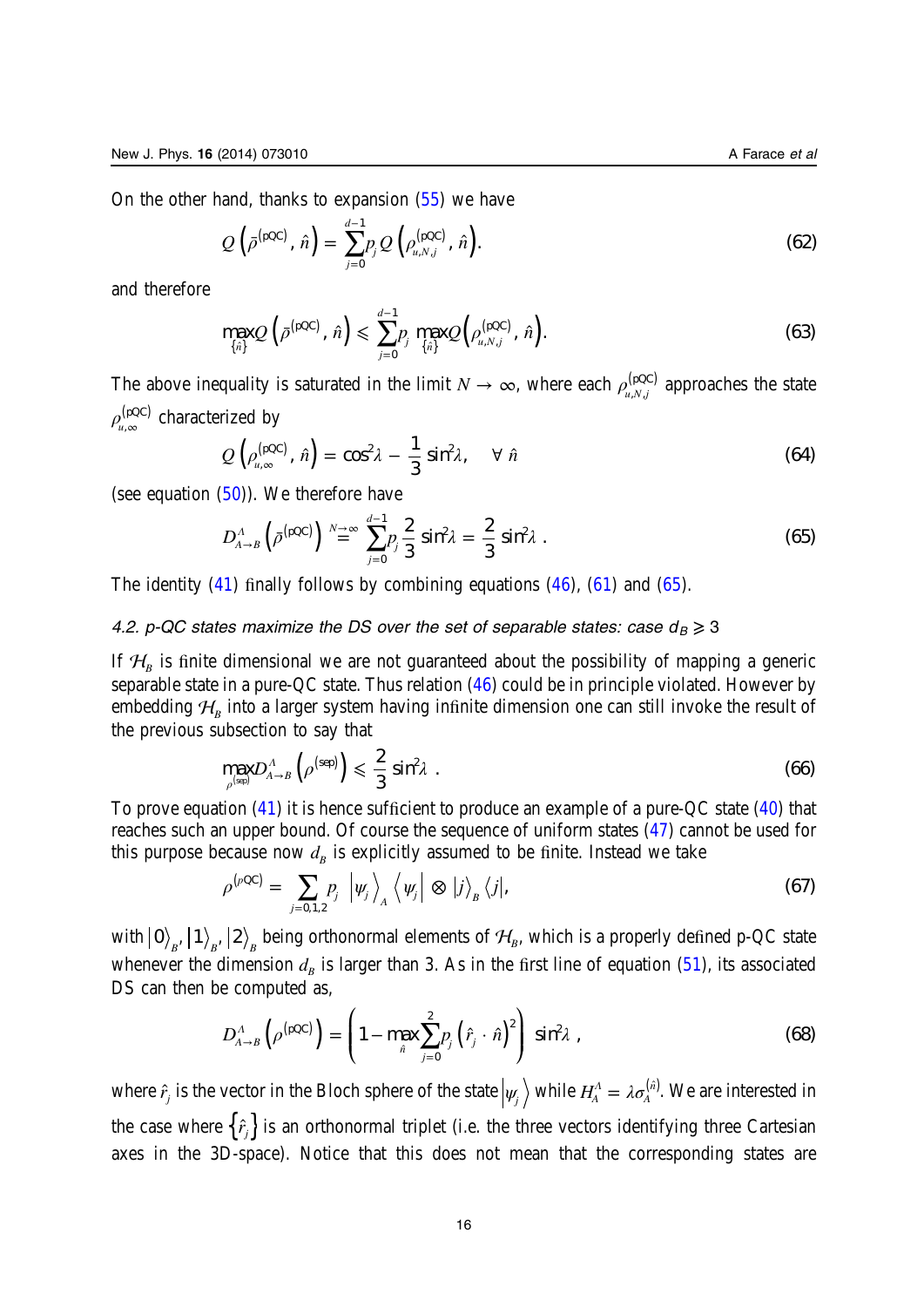<span id="page-17-0"></span>orthogonal: instead they are mutually unbalanced states (e.g.  $\ket{\psi_0}_A = \ket{0}_A, \, \ket{\psi_1}_A = \ket{+}_A = (\ket{0}_A + \ket{1}_A)/\sqrt{2}$  ,  $\ket{\psi_2}_A = \ket{\times}_A = (\ket{0}_A + i \,\ket{1}_A)/\sqrt{2}$ ), so that [\(67](#page-16-0)) corresponds to an (unbalanced) generalized B92 (GB92) state<sup>3</sup>. From the normalization condition on vector  $\hat{n}$ , it derives that the squared scalar products  $\left(\hat{n} \cdot \hat{r}_j\right)^2$  define a set of probabilities, since

$$
\sum_{j=0,1,2} \left(\hat{n} \cdot \hat{r}_j\right)^2 = |\hat{n}|^2 = 1. \tag{69}
$$

Thus, the maximization involved in  $(68)$  $(68)$  can be trivially performed by choosing  $\hat{n}$  parallel to the  $\hat{r}_j$  associated to the maximum weight  $p_j$ . This gives

$$
D_{A\rightarrow B}^{\Lambda}\left(\rho^{(\text{GB92})}\right) = \left(1 - \max\left\{p_0, p_1, p_2\right\}\right) \sin^2 \lambda. \tag{70}
$$

By observing that for a three event process the maximum probability can never be smaller than 1/3, we conclude that the maximum DS over the set of GB92 states is achieved by the equally weighted (EW) one

$$
\rho_{EW}^{\text{(GB92)}} = \frac{1}{3} \left( \left| 0 \right\rangle_A \left\langle 0 \right| \otimes \left| 0 \right\rangle_B \left\langle 0 \right| + \left| + \right\rangle_A \left\langle + \right| \otimes \left| 1 \right\rangle_B \left\langle 1 \right| + \left| \times \right\rangle_A \left\langle \times \right| \otimes \left| 2 \right\rangle_B \left\langle 2 \right| \right).
$$
\n(71)

With this choice we get

$$
D_{A\to B}^A \left( \rho_{\rm EW}^{\rm (GB92)} \right) = \frac{2}{3} \sin^2 \lambda \tag{72}
$$

which shows that, also for  $d_B$  finite and larger than 3, the upper bound ([66\)](#page-16-0) is achievable with a pure-QC state, hence proving [\(41](#page-12-0)).

# 4.3. p-QC states maximize the DS over the set of separable states: case  $d_B = 2$  (qubit–qubit)

The argument used in the previous section cannot be directly applied to analyze the qubit–qubit case (i.e.  $d_a = d_e = 2$ ), because for those systems the states [\(67](#page-16-0)) and (71) cannot be defined. Furthermore we will see that the upper bound  $(66)$  $(66)$  is no longer tight. To deal with this case we first consider the class of QC state and show that the maximum of DS, equal to  $(1/2)\sin^2\lambda$ , is achieved on the set of pure QC states. Then we resort to numerical optimization procedures to show that no other separable qubit–qubit state can do better than this, hence verifying the identity ([42\)](#page-13-0).

4.3.1. Maximum DS over QC states. A generic QC state for the qubit–qubit case can be expressed as

<sup>3</sup> These are indeed the two-qubit states (or their generalization to qubit–qutrit systems) used in the Bennett-92 protocol for quantum cryptography [Bennett C H 1992 Phys. Rev. Lett. 68 31213124] if one uses the first qubit to encode the message  $(0 \rightarrow |0\rangle, 1 \rightarrow |+\rangle)$ , i.e. this is the qubit that is actually sent from Alice to Bob, and the second qubit to keep track of the message  $(0 \rightarrow |0\rangle, 1 \rightarrow |1\rangle)$ , i.e. this is a classical register of what has been sent.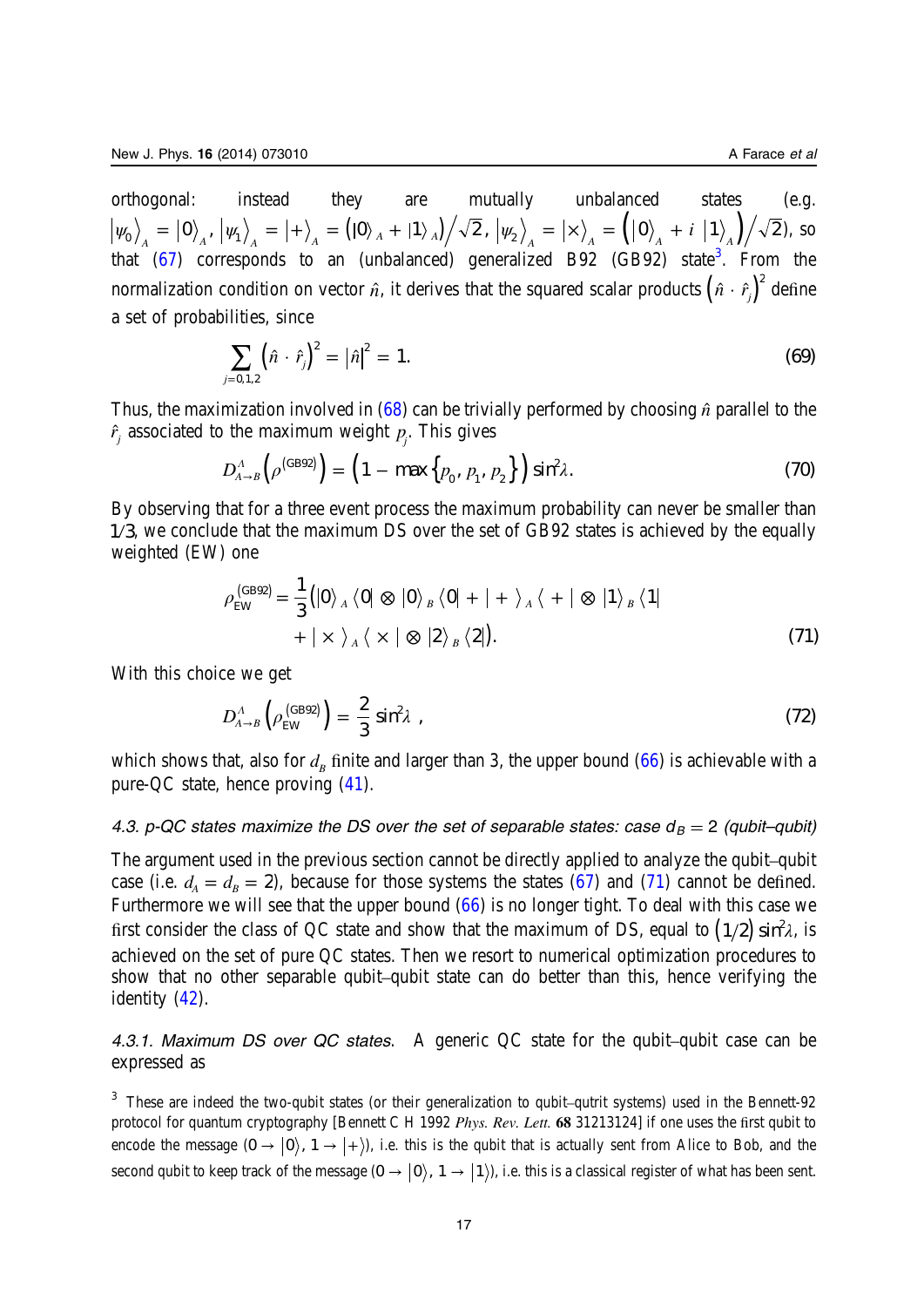$$
\rho^{(QC)} = p \tau_0 \otimes |0\rangle_B \langle 0| + (1 - p) \tau_1 \otimes |1\rangle_B \langle 1|,\tag{73}
$$

where  $p \in [0, 1]$ ,  $\tau_0$  and  $\tau_1$  are generic mixed states of A, and  $\{|0\rangle_B, |1\rangle_B\}$  is an orthonormal basis of  $\mathcal{H}_{R}$ . To compute the associated value of DS we invoke equation [\(37](#page-12-0)) and determine the maximum eigenvalue of the matrix *W<sub>αβ</sub>* of equation ([35\)](#page-11-0). Recalling the invariance of DS under local unitary operations we then set

$$
\tau_0 = \frac{I + s_0 \sigma_3}{2}, \quad \tau_1 = \frac{I + s_1 (\sin \phi \ \sigma_1 + \cos \phi \ \sigma_3)}{2}, \tag{74}
$$

with  $0 \le \phi \le \pi$  and  $0 \le s_i \le 1$ , which yields

$$
\sqrt{\tau_i} = R\left(\phi_i\right) \frac{A\left(s_i\right) + B\left(s_i\right) \sigma_3}{\sqrt{2}} R^{\dagger}\left(\phi_i\right),\tag{75}
$$

where  $\phi_0 = 0$ ,  $\phi_1 = \phi$ ,  $R(\theta) = \exp\left[-i\frac{\theta}{2}\sigma_2\right]$  and  $A(s_i) = \frac{\sqrt{1+s_i} + \sqrt{1-s_i}}{2}, \quad B(s_i) = \frac{\sqrt{1+s_i} - \sqrt{1-s_i}}{2}$  $s_i + \sqrt{1-s}$ *B* (*s*  $\sigma_i$ ) =  $\frac{\sqrt{1 + s_i} + \sqrt{1 - s_i}}{2}$ ,  $B(s_i) = \frac{\sqrt{1 + s_i} - \sqrt{1 - s_i}}{2}$ . (76) *i*  $i \sqrt{1}$   $\delta_i$ 

We now have all the ingredients necessary for the computation of the matrix elements  $W_{\alpha\beta}$ . Thanks to the orthogonality of  $\ket{0}_{{}_B}$  and  $\ket{1}_{{}_B}$ , this gives

$$
W_{2\beta} = W_{\beta 2} = \left[ p\sqrt{1 - s_0^2} + (1 - p)\sqrt{1 - s_1^2} \right] \delta_{2\beta} > 0,
$$
  
\n
$$
W_{11} = p\sqrt{1 - s_0^2} + \frac{(1 - p)}{2} \left[ 1 - \cos(2\phi) + \sqrt{1 - s_1^2} \left( 1 + \cos(2\phi) \right) \right] > 0,
$$
  
\n
$$
W_{13} = W_{31} = (1 - p) \left( 1 - \sqrt{1 - s_1^2} \right) \sin \phi \cos \phi,
$$
  
\n
$$
W_{33} = \frac{1 + p}{2} + \frac{1 - p}{2} \left[ \cos(2\phi) + \sqrt{1 - s_1^2} \left( 1 - \cos(2\phi) \right) \right].
$$
\n(77)

It derives that the eigenvalues of W reduce to

$$
\xi_0 = W_{22},
$$
  
\n
$$
\xi_{\pm} = \frac{W_{11} + W_{33}}{2} \pm \frac{1}{2} \sqrt{(W_{11} - W_{33})^2 + 4W_{13}^2}.
$$

Being  $W_{22}$  < 1 and  $W_{11} + W_{33} = 1 + W_{22}$ , we have that  $\xi_+$  is the maximum eigenvalue. Therefore equation [\(37](#page-12-0)) yields

$$
D_{A\to B}^A(\rho^{(QC)}) = f_W \frac{\sin^2 \lambda}{2} \tag{78}
$$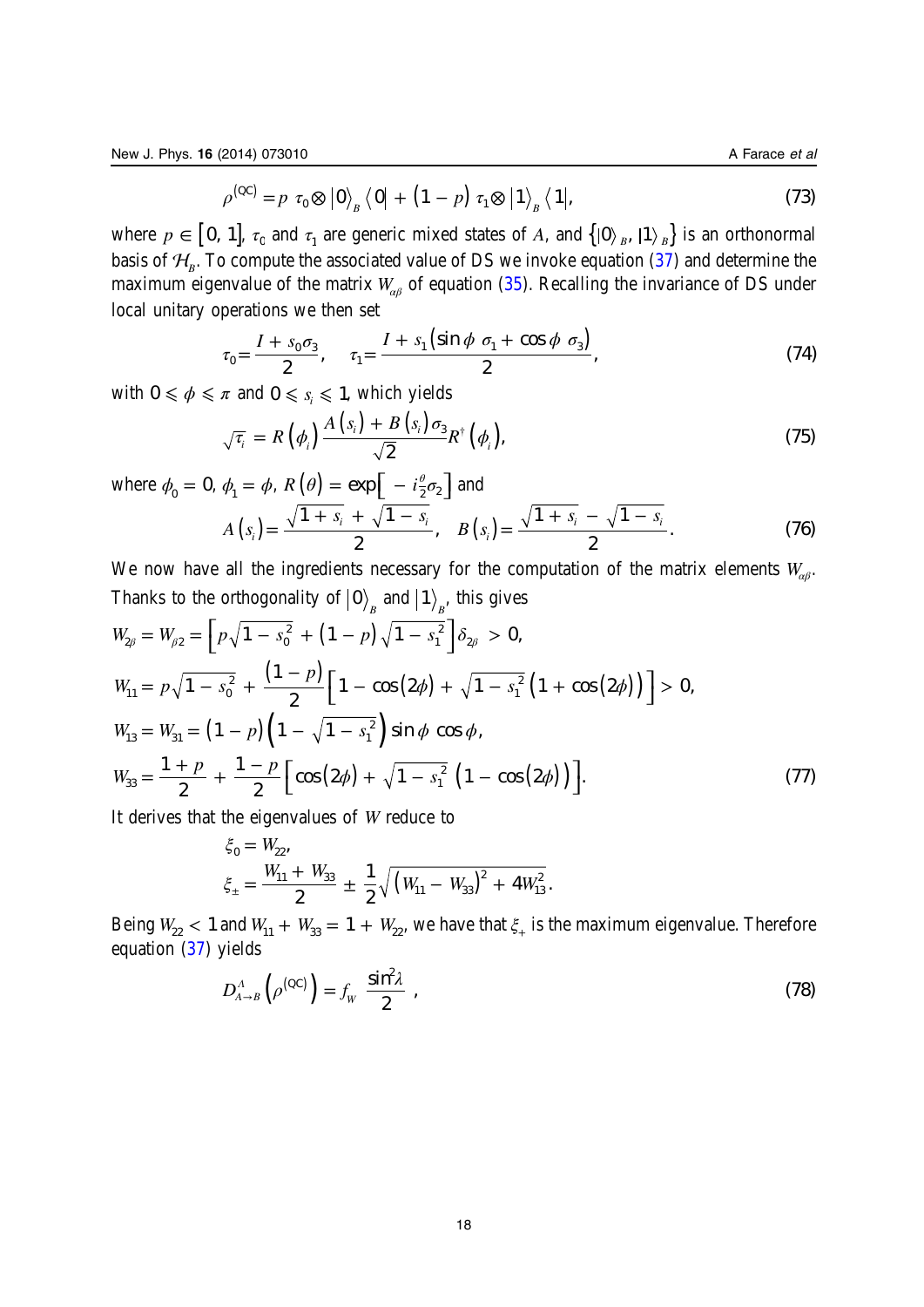<span id="page-19-0"></span>where

$$
f_{\rm w} := 1 - W_{22} - \sqrt{\left(W_{11} - W_{33}\right)^2 + 4W_{13}^2} \tag{79}
$$

It derives

$$
D_{A\to B}^A\left(\rho^{(QC)}\right) \leqslant \frac{\sin^2\lambda}{2} \tag{80}
$$

the equality being saturated when  $W_{22} = 0$ ,  $W_{13} = 0$  and  $W_{11} - W_{33} = 0$ . The first condition sets to 1 the purity of  $\tau_0$  and  $\tau_1$   $(s_0^2 = s_1^2 = 1)$  $L_1^2 = 1$ ), the second and third conditions imply  $\phi = (2n + 1) \pi/2$ , with  $n \in \mathbb{Z}$ , and  $p = 1/2$ . We conclude that the maximum of the DS on the set of QC states is achieved on B92-like states, which are pure-QC, that is

$$
\max_{\rho^{(\rm QC)}} D^{\rm A}_{A\to B}\left(\rho^{(\rm QC)}\right) = D^{\rm A}_{A\to B}\left(\rho^{(\rm B92)}\right) = \frac{\sin^2 \lambda}{2},\tag{81}
$$

being

$$
\rho^{\text{(B92)}} = \frac{1}{2} ( |0\rangle_{A} \langle 0| \otimes |0\rangle_{B} \langle 0| + |\sin(\phi)\rangle_{A} \langle \sin(\phi)| \otimes |1\rangle_{B} \langle 1| ), \qquad (82)
$$

and  $\sin (\phi) = \pm 1$  and  $|\pm \rangle = ( |0 \rangle \pm |1 \rangle )/2$ .

4.3.2. Separable qubit–qubit states: numerical results. We conclude our analysis by providing numerical evidence that  $(1/2)\sin^2\!\lambda$  is the maximum value reached by the DS over all the sets of separable states as anticipated in equation  $(42)$  $(42)$ . We recall that a generic separable state of two qubit systems can always be written as a finite convex sum of direct products of pure states for A and B [\[33](#page-26-0)], i.e.

$$
\rho^{\text{(sep)}} = \sum_{j=1}^{N} p_j \left| \psi_j \right\rangle_A \left\langle \psi_j \right| \otimes \left| \chi_j \right\rangle_B \left\langle \chi_j \right|, \quad p_j > 0 \quad \forall j,
$$
\n(83)

with  $1 \leq N \leq 4$ . We remark that here no orthogonality constraint has to be imposed on either sets of pure states  $\left\{ \left| \psi_j \right\rangle_A \right\}$  and  $\left\{ \left| \chi_j \right\rangle_B \right\}$ , on  $\mathcal{H}_A$  and  $\mathcal{H}_B$ , respectively. The Bloch sphere formalism allows us to define, for all j

$$
|\psi_j\rangle_A \langle \psi_j| = \frac{\mathbb{I} + \hat{u}_j \cdot \vec{\sigma}_A}{2} \quad \text{and} \quad |\chi_j\rangle_B \langle \chi_j| = \frac{\mathbb{I} + \hat{v}_j \cdot \vec{\sigma}_A}{2} \ .
$$
 (84)

Summarizing, all qubit–qubit separable states are characterized by a set of N probabilities and 2*N* vectors of unit norms.

The case  $N = 1$  is trivial (all separable states are completely uncorrelated) and the DS is always zero. Therefore, we have numerically analyzed the cases  $N = 2$ ,  $N = 3$  and  $N = 4$  and plot our results in figure [2](#page-21-0). The reported results are in agreement with equation ([42\)](#page-13-0).

The details of this numerical analysis are presented in appendix [B](#page-23-0).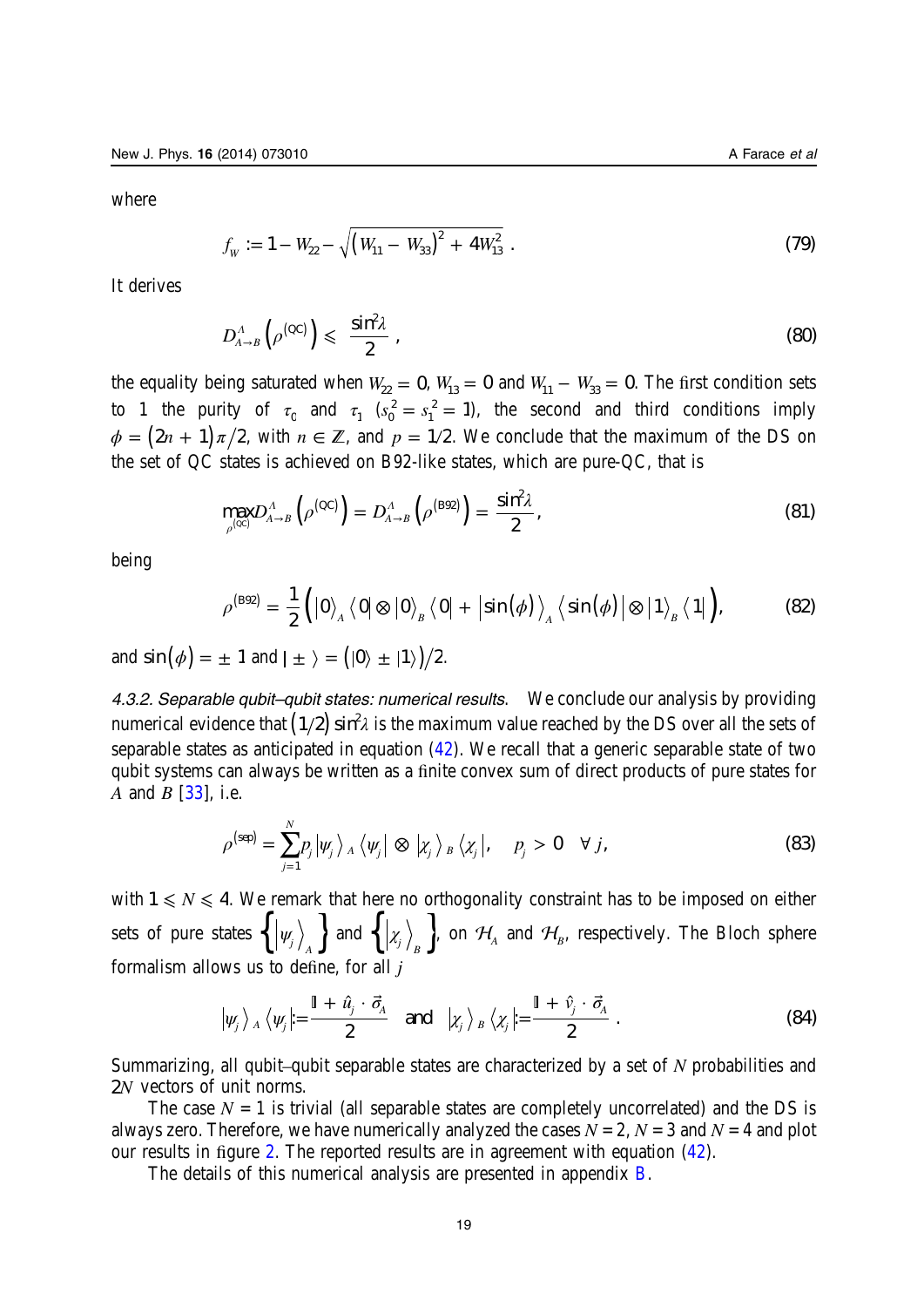#### <span id="page-20-0"></span>5. Conclusions

In this paper we have introduced, under the name of DS, a novel measure of discord-like correlations, i.e. correlations that, even though they are not addressable as quantum entanglement, are still non-classical. In the *mare-magnum* of definitions and measures [\[1](#page-25-0)], each stemming from a different way in which quantum correlations can be used to outperform purely classical systems, the DS finds its natural collocation in the context of state discrimination. More precisely, it quantifies the ability of a given bipartite probing state to discriminate between the application or not of a unitary map to one of its two subsystems, when a large number of copies of the probing state is at disposal. We report that in a similar context, the noisy quantum illumination  $[19]$  $[19]$ , a recent paper  $[34]$  $[34]$  has put forward a connection between the advantage yielded by quantum illumination over the best conceivable classical approach, and the amount of quantum discord (as in Ollivier and Zurek [\[3](#page-25-0)]) surviving in a maximally entangled state after the interaction with a noisy environment. Here however, our goal was to define a quantity which has a clear operative meaning (characterizing quantitatively each bipartite state as a resource for a specific task) and is also easy to compute, at least in some simple cases.

Specifically, we have proved that the DS fits all the requirements ascribing it as a proper measure of quantum correlations [\[1\]](#page-25-0). We have also provided a closed expression of this measure for some special cases, such as pure states and qubit–qudit systems. For the latter case we have also shown an explicit connection with another measure of quantum correlations, the LQU [[23\]](#page-25-0), which, in the most general case, can be seen to approximate the DS in the limit where the unitary map is close to the identity. Next, we have focused on the class of separable states and proved, by means of both analytical and numerical methods, that for all qubit–qudit systems the DS reaches its maximum on the set of pQC states. Finally, we have explicitly determined this maximum value.

We remind the reader that by definition the DS depends on the spectral properties of the encoding Hamiltonian  $H_4^A$ . In other words, for each specific choice of  $\Lambda$  one can in principle define a different measure of quantum correlations (a similar problem also affects the LQU). It would be therefore interesting to investigate if there exists a criterion for comparing different measures arising from different spectral properties of *H*<sub>*A*</sub>.

To conclude, we remark that the DS can be related to other discord-like measures that have been recently introduced, including the inteferometric power [[22\]](#page-25-0), the LQU [\[23](#page-25-0)] and the DR [[28\]](#page-25-0). Ultimately, all these measures share a common message: discord-like correlations are the fundamental resource to be used in many quantum metrology tasks. Moreover, the functionals on which they are based (Chernoff bound, Fisher information, Bures distance) are all interconnected, so that each measure could be used to bound the others [\[24](#page-25-0), [32,](#page-26-0) [35\]](#page-26-0). Most interestingly, even the Bures geometric quantum discord, which stems from a different perspective, has been recently shown to be related to an ambiguous state discrimination problem [\[12](#page-25-0)]. In this perspective, we believe that our analysis marks a further step towards a novel classification of a vast set of non-classicality measures.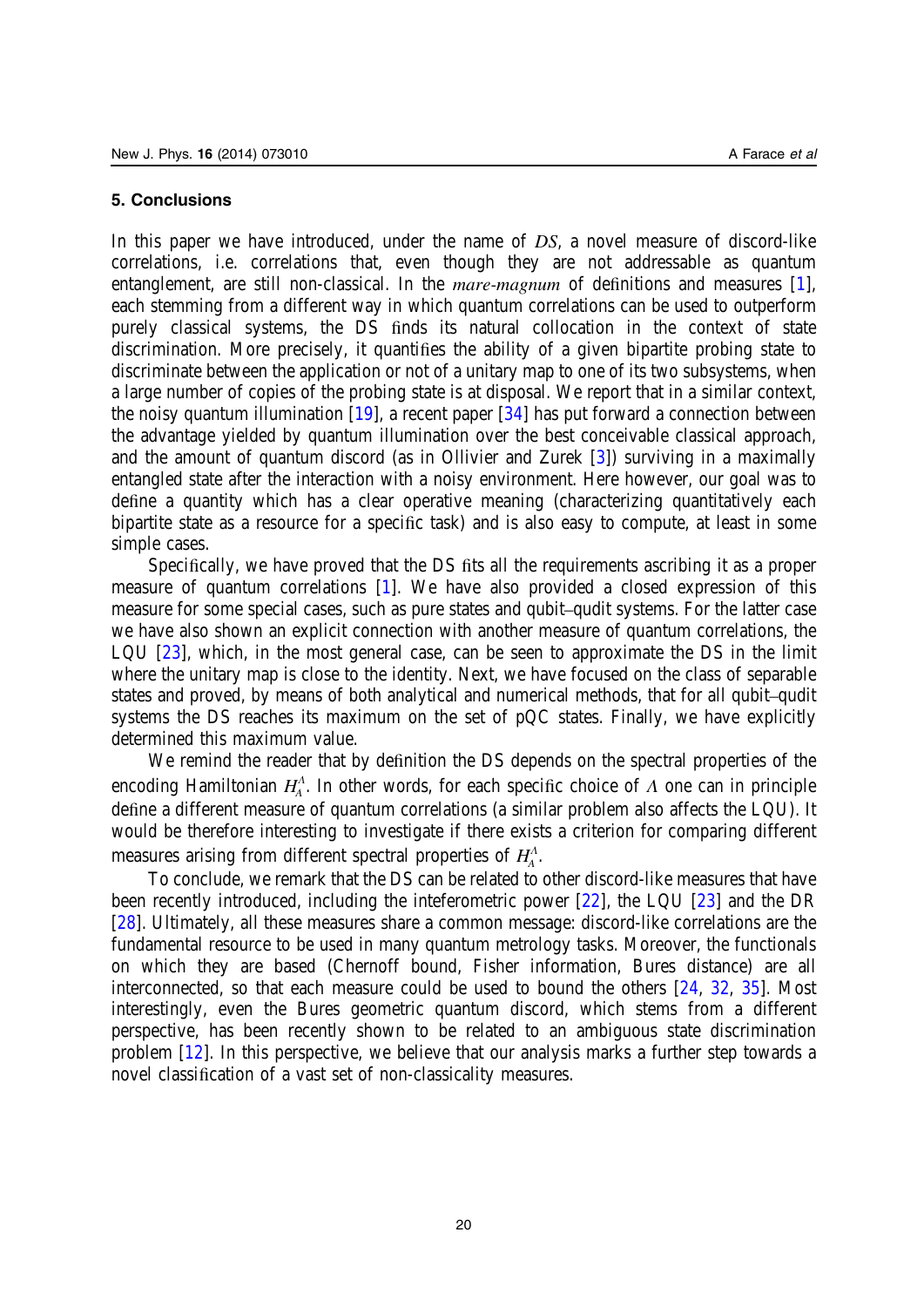<span id="page-21-0"></span>

Figure 2. Histogram of the data referring to the numerical computation of  $D_{A\to B}^A\left({\rho}^{(\rm sep)}\right)\!{\Big/}{\sin^2\left(\lambda\varphi\right)}$  for qubit–qubit separable states, corresponding to  $N=2,~3,~4$ in equation [\(83](#page-19-0)).

#### Acknowledgments

We thank G Adesso, D Girolami, F Illuminati and T Tufarelli for useful comments and discussions. ADP acknowledges support from Progetto Giovani Ricercatori 2013 of SNS.

# Appendix A. Pedagogical remark

In this appendix, we provide an explicit proof that an arbitrary qubit–qutrit pQC state  $(67)$  $(67)$ cannot achieve a DS greater than  $\left( 2/3\right) \sin^{2}\! \lambda.$  Note that this result naturally derives from what is found in sections [4.1](#page-13-0) and [4.2](#page-16-0). Nonetheless, we report the following proof as a pedagogical remark for the interested reader.

Consider an arbitrary qubit–qutrit pQC state [\(67](#page-16-0)) with strictly positive probabilities  $\{p_j\}$ and with vectors  $\{ \hat{r}_j \}$  lying in the Bloch sphere. Without loss of generality we assume that  $p_2 \geqslant p_1 \geqslant p_0$  and introduce a Cartesian coordinate set formed by the 3D orthonormal vectors  $\{\hat{s}_j\}$  such that

$$
\begin{aligned}\n\hat{r}_2 &= \hat{s}_2 , \\
\hat{r}_1 &= \cos \theta \hat{s}_2 + \sin \theta \hat{s}_1 , \\
\hat{r}_0 &= \cos \theta' \hat{s}_2 + \sin \theta' \cos \phi' \hat{s}_0 + \sin \theta' \sin \phi' \hat{s}_1 .\n\end{aligned}
$$
\n(A1)

See figure [3](#page-22-0). With this choice we can write

*j*

$$
\sum_{j=0,1,2} p_j \left( \hat{n} \cdot \hat{r}_j \right)^2 = \sum_{j=0,1,2} \tilde{p}_j \cos^2 \phi_j + \Delta \left( \phi_0, \phi_1, \phi_2 \right), \tag{A2}
$$

where  $\phi_j$  is the angle between  $\hat{n}$  and the Cartesian *j*th axis  $\hat{s}_j$ ,

$$
\cos \phi_j = \hat{n} \cdot \hat{s}_j \tag{A3}
$$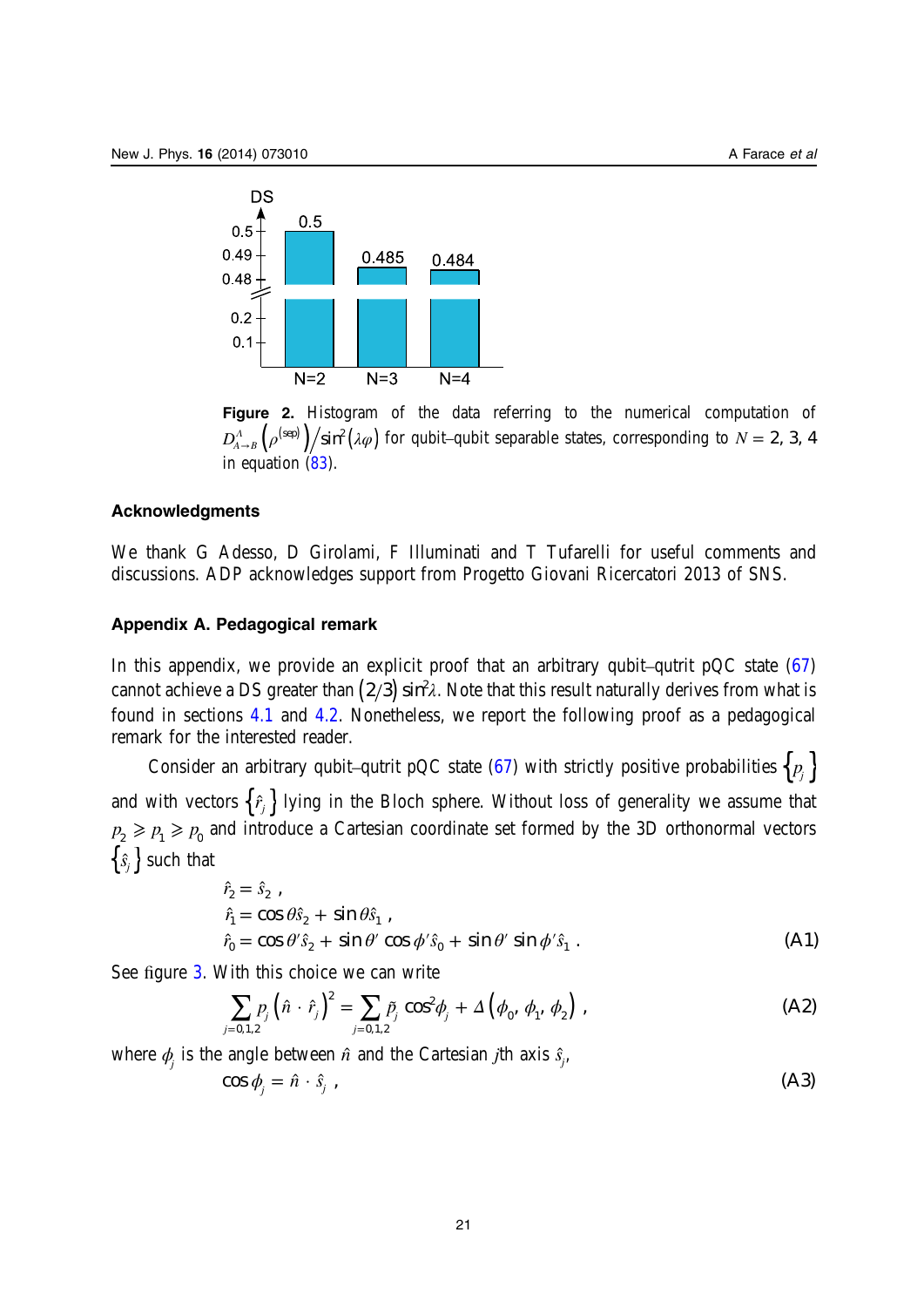<span id="page-22-0"></span>

Figure 3. Bloch sphere representation of the qubit pure states  $\left\{ \left| \psi_j \right\rangle_A \right\}$  with associated unit vectors  $\{\hat{r}_j\}$ . A Cartesian reference frame  $\{\hat{s}_j\}$  is also shown.

$$
\left\{\tilde{p}_j\right\} \text{ is still a probability set of elements}
$$
\n
$$
\tilde{p}_2 = p_2 + p_1 \cos^2 \theta + p_0 \cos^2 \theta',
$$
\n
$$
\tilde{p}_1 = p_1 \sin^2 \theta + p_0 \sin^2 \theta' \sin^2 \phi',
$$
\n
$$
\tilde{p}_0 = p_0 \sin^2 \theta' \cos^2 \phi',
$$
\n
$$
\text{and } \Delta \left(\phi_0, \phi_1, \phi_2\right) \text{ is the function}
$$
\n
$$
\Delta \left(\phi_0, \phi_1, \phi_2\right) = A \cos \phi_2 \cos \phi_1 + B \cos \phi_2 \cos \phi_0 + C \cos \phi_0 \cos \phi_1,
$$
\n
$$
A = p_1 \sin 2\theta + p_0 \sin 2\theta' \sin \phi',
$$
\n
$$
B = p_0 \sin 2\theta' \cos \phi',
$$
\n
$$
C = p_0 \sin^2 \theta' \sin 2\phi'.
$$
\n(A6)

Observe that all the dependence of ([A2](#page-21-0)) upon  $\hat{n}$  relies on the phases  $\{\phi_i\}$ : in particular the probabilities  $\left\{ \tilde{\rho_{j}}\right\}$  and the quantity  $A$ ,  $B$ , and  $C$  of equation (A5) do not depend on the choice of the Hamiltonian: they only depend on the initial state  $(67)$  $(67)$ . According to  $(68)$  $(68)$ , in order to compute the DS of the state we need to find the maximum value of  $(A2)$  $(A2)$  $(A2)$  over all possible choices of  $\hat{n}$ , i.e. for all possible coordinate components  $(A3)$  $(A3)$ . To do so we first use the following facts to show that it is always possible to have *Δ* positive while keeping the first contribution of [\(A2\)](#page-21-0) positive (i.e.  $\sum_{j=0,1,2}\tilde{p_j}\cos^2\!\phi_j\geqslant 0$ ):

F1: given three real numbers  $a, b$  and  $c, a$  at least one of the four combinations must be nonnegative, i.e.  $a + b + c$ ,  $a - b - c$ ,  $-a + b - c$ ,  $-a - b + c$  (observe that their sum is null);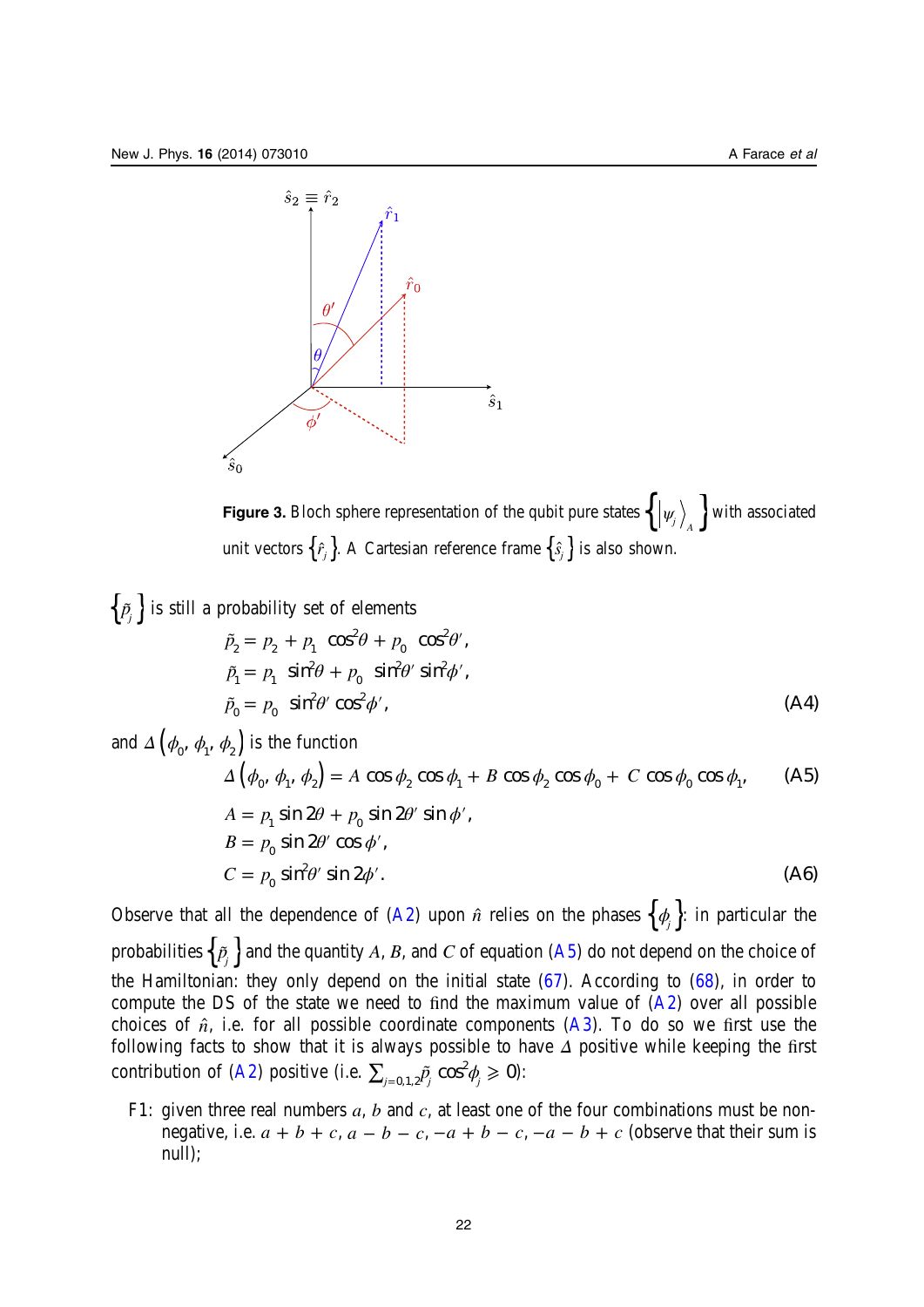<span id="page-23-0"></span>F2: The vectors which with respect to  $\{\hat{s}_j\}$  have coordinates

$$
\hat{n}_1 := \left(\cos \phi_0, \cos \phi_1, \cos \phi_2\right),
$$
  

$$
\hat{n}_2 := \left(-\cos \phi_0, \cos \phi_1, \cos \phi_2\right),
$$
  

$$
\hat{n}_3 := \left(\cos \phi_0, -\cos \phi_1, \cos \phi_2\right),
$$
  

$$
\hat{n}_4 := \left(\cos \phi_0, \cos \phi_1, -\cos \phi_2\right),
$$

have the same value of  $\sum_{j=0,1,2}\tilde{p_j}\cos^2\!\phi_j$  but are associated to the following values for  $\Delta\left(\phi_{1}, \phi_{2}, \phi_{3}\right)$ 

$$
\hat{n}_1 \mapsto \Delta = a + b + c ,
$$
\n
$$
\hat{n}_2 \mapsto \Delta = a - b - c ,
$$
\n
$$
\hat{n}_3 \mapsto \Delta = -a + b - c ,
$$
\n
$$
\hat{n}_4 \mapsto \Delta = -a - b + c ,
$$
\n(A7)

with  $a = A \cos \phi_2 \cos \phi_1$ ,  $b = B \cos \phi_2 \cos \phi_0$  and  $c = C \cos \phi_0 \cos \phi_1$ . From F1 it derives that at least one of the vectors  $\hat{n}_{1,2,3,4}$  will have positive  $\Delta$ .

We therefore conclude that

$$
\max_{\hat{n}} \sum_{j=0,1,2} p_j \left( \hat{n} \cdot \hat{r}_j \right)^2 \ge \max_{\hat{n}} \sum_{j=0,1,2} \tilde{p}_j \cos^2 \phi_j = \max \left\{ \tilde{p}_0, \tilde{p}_1, \tilde{p}_2 \right\},\tag{A8}
$$

where the last identity follows from the fact that  $\left\{\cos^2\phi_{_j}\right\}$  is a probability set, since it fulfills the normalization condition  $\sum_{j=0,1,2}\cos^2\!\phi_j^{\vphantom{j}}=1$ , see equation [\(A3](#page-21-0)). Replacing this into equation [\(68](#page-16-0)) finally yields

$$
D_{A\to B}^A(\rho^{(\text{pQC})}) \leq (1 - \max{\{\tilde{p}_0, \tilde{p}_1, \tilde{p}_2\}}) \sin^2 \lambda, \leq \frac{2}{3} \sin^2 \lambda,
$$
 (A9)

where the last inequality holds because the largest of three positive quantities summing to 1 cannot be smaller than  $1/3$ .

# Appendix B. Numerical analysis for qubit–qubit separable states

This appendix is devoted to discussing in deeper detail the numerical analysis presented in section 4.3.2.

We have computed the DS of a two-qubit system in an arbitrary separable state, which, without loss of generality can be written as

$$
\rho^{\text{(sep)}} = \sum_{j=1}^{N} p_j \frac{\mathbb{I} + \hat{u}_j \cdot \vec{\sigma}_A}{2} \otimes \frac{\mathbb{I} + \hat{v}_j \cdot \vec{\sigma}_B}{2}, \quad p_j > 0 \quad \forall j,
$$
\n(B1)

with  $1 \leq N \leq 4$ , and  $\hat{u}_j$ ,  $\hat{v}_j$  normalized vectors in the Bloch sphere [[33\]](#page-26-0).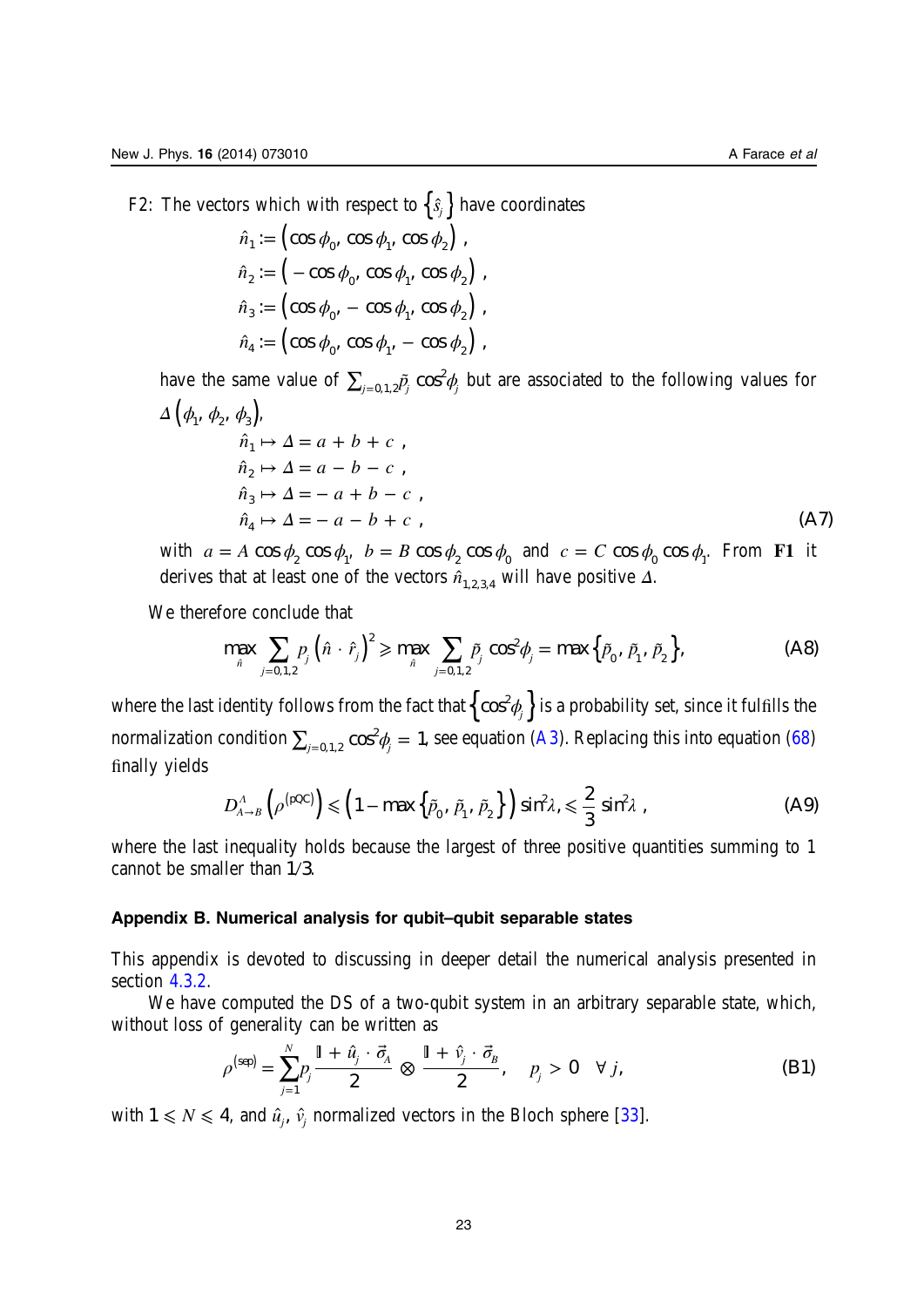Let us start with the case  $N = 2$ . The set of probabilities  $\{p_i\}$  can be labelled as

$$
\{p_1, p_2\} = C_2 \{\sin \alpha, \cos \alpha\},
$$
  

$$
C_2 = \frac{1}{\sin \alpha + \cos \alpha},
$$
 (B2)

with  $0 < \alpha \le \pi/4$ . The latter constraint implies  $0 < p_1 \le p_2$ . Similarly, we have parameterized the unit vectors  $\hat{u}_j$  and  $\hat{v}_j$  by means of the polar and azimuthal angles,  $0 \le \theta_j^{u,v} \le \pi$  and  $0\leqslant\phi_j^{u,v}< 2\pi$ , respectively. For each angle, we have taken a set of uniformly distributed values within the corresponding range, and perform all possible combinations. Finally, we have set some additional constraints in the numerical code in order get rid of those states which are equivalent under local unitary transformations. Thanks to this procedure, we have generated a set of ~7 × 10<sup>8</sup> separable states and found that the state with maximum DS corresponds to the B92 state [\(82\)](#page-19-0) with  $D_{A\rightarrow B}^{\Lambda} = 1/2 \sin^2(\lambda \varphi)$ , thus confirming what is shown in section [4.3](#page-17-0).

We have repeated the same analysis for the case  $N = 3$  by setting

$$
\{p1, p2, p3\} = C_3 \{\sin \alpha \sin \beta, \sin \alpha \cos \beta, \cos \alpha\},
$$
  

$$
C_3 = \frac{1}{\sin \alpha \left(\sin \beta + \cos \beta\right) + \cos \alpha},
$$
 (B3)

with  $0 < \alpha$ ,  $\beta \le \pi/4$  to ensure that  $0 < p_1 \le p_2 \le p_3$ . We thus generated a set of ~2 × 10<sup>6</sup> separable states. The maximum DS detected within this ensemble is ~0.485 sin<sup>2</sup> ( $\lambda \varphi$ ), and corresponds to

$$
\alpha = 3\pi/16, \ \beta = \pi/4,\n\theta_j^{u,v} = \phi_j^{u,v} = 0, \ \text{ for } j = 1, \ 2,\n\theta_3^u = \phi_3^u = \pi/2, \ \theta_3^v = \pi, \ \phi_3^v = 0.
$$
\n(B4)

Up to local unitary transformations, this set of parameters describes the state

$$
\rho^{\text{(sep)}} \simeq 0.486 \big| 0 \big\rangle_A \big\langle 0 \big| \otimes \big| 0 \big\rangle_B \big\langle 0 \big| + 0.514 \big| + \big\rangle_A \big\langle + \big| \otimes \big| 1 \big\rangle_B \big\langle 1 \big|, \qquad \text{(B5)}
$$

which is almost equivalent to the B92 state  $(82)$  $(82)$  found for  $N = 2$ . We foresee that, by means of a finer graining of the parameter space, one should be able to include in the ensemble generated with this procedure the B92 state and reach  $1/2 \sin^2(\lambda \varphi)$  as the highest value for DS.

Finally we considered the case  $N = 4$ , which corresponds to setting in equation [\(B1](#page-23-0))  $\{p1, p2, p3, p4\} = C_4 \{\sin \alpha \sin \beta \sin \gamma, \sin \alpha \sin \beta \cos \gamma, \sin \alpha \cos \beta, \cos \alpha\},\}$  $C_4 = \sin \alpha \left( \sin \beta \left( \sin \gamma + \cos \gamma \right) + \cos \beta \right) + \cos \alpha,$  (B6)

with  $0 < \alpha$ ,  $\beta$ ,  $\gamma \le \pi/4$  ensuring  $0 < p_1 \le p_2 \le p_3 \le p_4$ . We have thus generated a set of ~10<sup>6</sup> separable states. The maximum value we have found for the DS is ~0.484 sin<sup>2</sup> (λφ), achieved when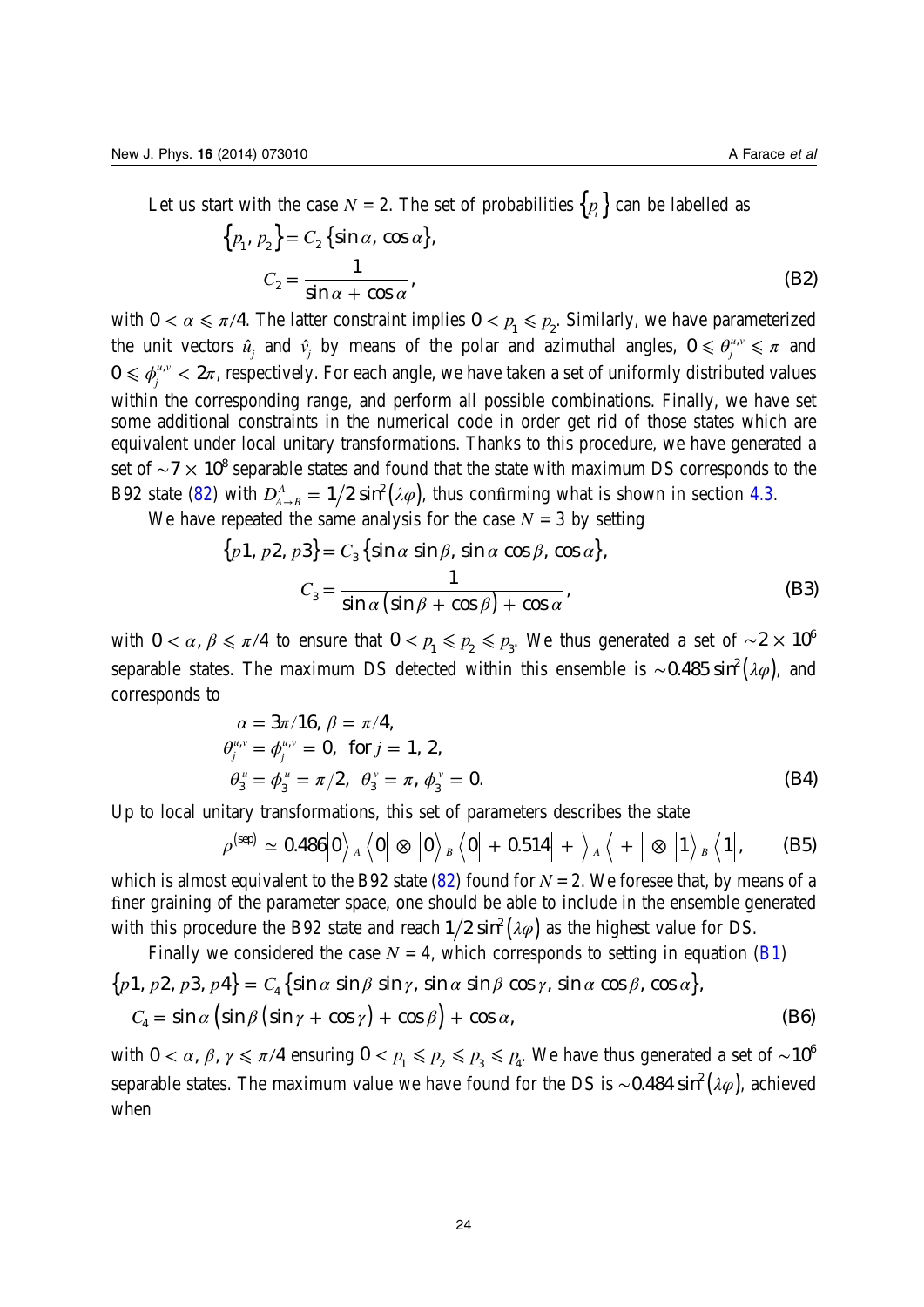<span id="page-25-0"></span>
$$
\alpha = \pi/4, \ \beta = \pi/8, \ \gamma = \pi/4,\n\theta_j^{\mu,\nu} = 0, \ \phi_j^{\mu,\nu} = 0, \quad \text{for } j = 1, 4,\n\theta_k^{\mu} = \pi/2, \ \theta_k^{\nu} = \pi, \ \phi_k^{\mu,\nu} = 0, \text{ for } k = 2, 3.
$$
\n(B7)

This set of parameters defines the state

*k*

$$
\rho^{\text{(sep)}}\simeq0.515\big|0\big>_A\big<0\big|\otimes\big|0\big>_B\big<0\big|+0.485\big|+\big>_A\big<+\big|\otimes\big|1\big>_B\big<1\big|,\qquad \textbf{(B8)}
$$

which again, up to numerical errors, is quite close to the aforementioned B92 state.

#### **References**

- [1] Modi K, Brodutch A, Cable H, Paterek T and Vedral V 2012 Rev. Mod. Phys. 84 [1655](http://dx.doi.org/10.1103/RevModPhys.84.1655) Modi K 2014 Open Syst. Inf. Dyn. 21 [1440006](http://dx.doi.org/10.1142/s123016121440006x)
- [2] Henderson L and Vedral V 2001 J. Phys. A: Math. Gen. 34 [6899](http://dx.doi.org/10.1088/0305-4470/34/35/315)
- [3] Ollivier H and Zurek W H 2002 Phys. Rev. Lett. 88 [017901](http://dx.doi.org/10.1103/PhysRevLett.88.017901)
- [4] Ohya M and Petz D 1993 Quantum Entropy and Its Use (Berlin: Springer)
- [5] Cover T M and Thomas J A 2006 Elements of Information Theory (New Jersey: Wiley)
- [6] Horodecki R, Horodecki P, Horodecki M and Horodecki K 2009 Rev. Mod. Phys. 81 [865](http://dx.doi.org/10.1103/RevModPhys.81.865)
- [7] Ferraro A, Aolita L, Cavalcanti D, Cucchietti F M and Acin A 2010 Phys. Rev. A 81 [052318](http://dx.doi.org/10.1103/PhysRevA.81.042108)
- [8] Dakic B, Vedral V and Brukner C 2010 Phys. Rev. Lett. 105 [190502](http://dx.doi.org/10.1103/PhysRevLett.105.190502)
- [9] Piani M 2012 Phys. Rev. A 86 [034101](http://dx.doi.org/10.1103/PhysRevA.86.034101) Hu X, Fan H, Zhou D L and Liu W-M 2013 Phys. Rev A 87 [032340](http://dx.doi.org/10.1103/PhysRevA.87.032340)
- [10] Chang L and Luo S 2013 Phys. Rev. A 87 [062303](http://dx.doi.org/10.1103/PhysRevA.87.062303)
- [11] Ciccarello F, Tufarelli T and Giovannetti V 2014 New J. Phys. 16 [013038](http://dx.doi.org/10.1088/1367-2630/16/1/013038)
- [12] Spehner D and Orszag M 2013 New J. Phys. **15** [103001](http://dx.doi.org/10.1088/1367-2630/15/10/103001)
- [13] Luo S 2008 Phys. Rev. A 77 [022301](http://dx.doi.org/10.1103/PhysRevA.77.042303)
- [14] Luo S and Fu S 2011 Phys. Rev. Lett. **106** [120401](http://dx.doi.org/10.1103/PhysRevLett.106.069902)
- [15] Oppenheim J, Horodecki M, Horodecki P and Horodecki R 2002 Phys. Rev. Lett. 89 [180402](http://dx.doi.org/10.1103/PhysRevLett.89.180402)
- [16] Gu M, Chrzanowski H M, Assad S M, Symul T, Modi K, Ralph T, Vedral V and Lam P K 2012 Nat. Phys. [8](http://dx.doi.org/10.1038/nphys2376) [671](http://dx.doi.org/10.1038/nphys2376)–5
- [17] Nakano T, Piani M and Adesso G 2013 Phys. Rev. A 88 [012117](http://dx.doi.org/10.1103/PhysRevA.88.012117)
- [18] Lloyd S 2008 Science 321 [1463](http://dx.doi.org/10.1126/science.1160627)
- [19] Tan S-H, Erkmen B I, Giovannetti V, Guha S, Lloyd S, Maccone L, Pirandola S and Shapiro J H 2008 Phys. Rev. Lett. 101 [253601](http://dx.doi.org/10.1103/PhysRevLett.101.253601)
- [20] Shapiro J H and Lloyd S 2009 New J. Phys. 11 [063045](http://dx.doi.org/10.1088/1367-2630/11/6/063045)
- [21] Guha S and Erkmen B I 2009 Phys. Rev. A 80 [052310](http://dx.doi.org/10.1103/PhysRevA.80.052310)
- [22] Girolami D, Souza A M, Giovannetti V, Tufarelli T, Filgueiras J G, Sarthour R S, Soares-Pinto D O, Oliveira I S and Adesso G 2013 Phys. Rev. Lett. 112 [210401](http://dx.doi.org/10.1103/PhysRevLett.112.210401)
- [23] Girolami D, Tufarelli T and Adesso G 2013 Phys. Rev. Lett. 110 [240402](http://dx.doi.org/10.1103/PhysRevLett.110.240402)
- [24] Audenaert K M R, Calsamiglia J, Muñoz-Tapia R, Bagan E, Masanes Ll, Acin A and Verstraete F 2007 Phys. Rev. Lett. 98 [160501](http://dx.doi.org/10.1103/PhysRevLett.98.160501)
- [25] Helstrom C W 1976 Quantum Detection and Estimation Theory (New York: Academic)
- [26] Uhlmann A 1976 Rep. Math. Phys. 9 [273](http://dx.doi.org/10.1016/0034-4877(76)90060-4)
- [27] Monras A, Adesso G, Giampaolo S M, Gualdi G, Davies G B and Illuminati F 2011 Phys. Rev. A 84 [012301](http://dx.doi.org/10.1103/PhysRevA.84.012301)
- [28] Roga W, Giampaolo S M and Illuminati F 2014 arXiv: [1401.8243.](http://arXiv.org/abs/1401.8243)
- [29] Nielsen M A and Chuang I L 2000 *Ouantum Computation and Ouantum Information* (Cambridge: Cambridge University Press)